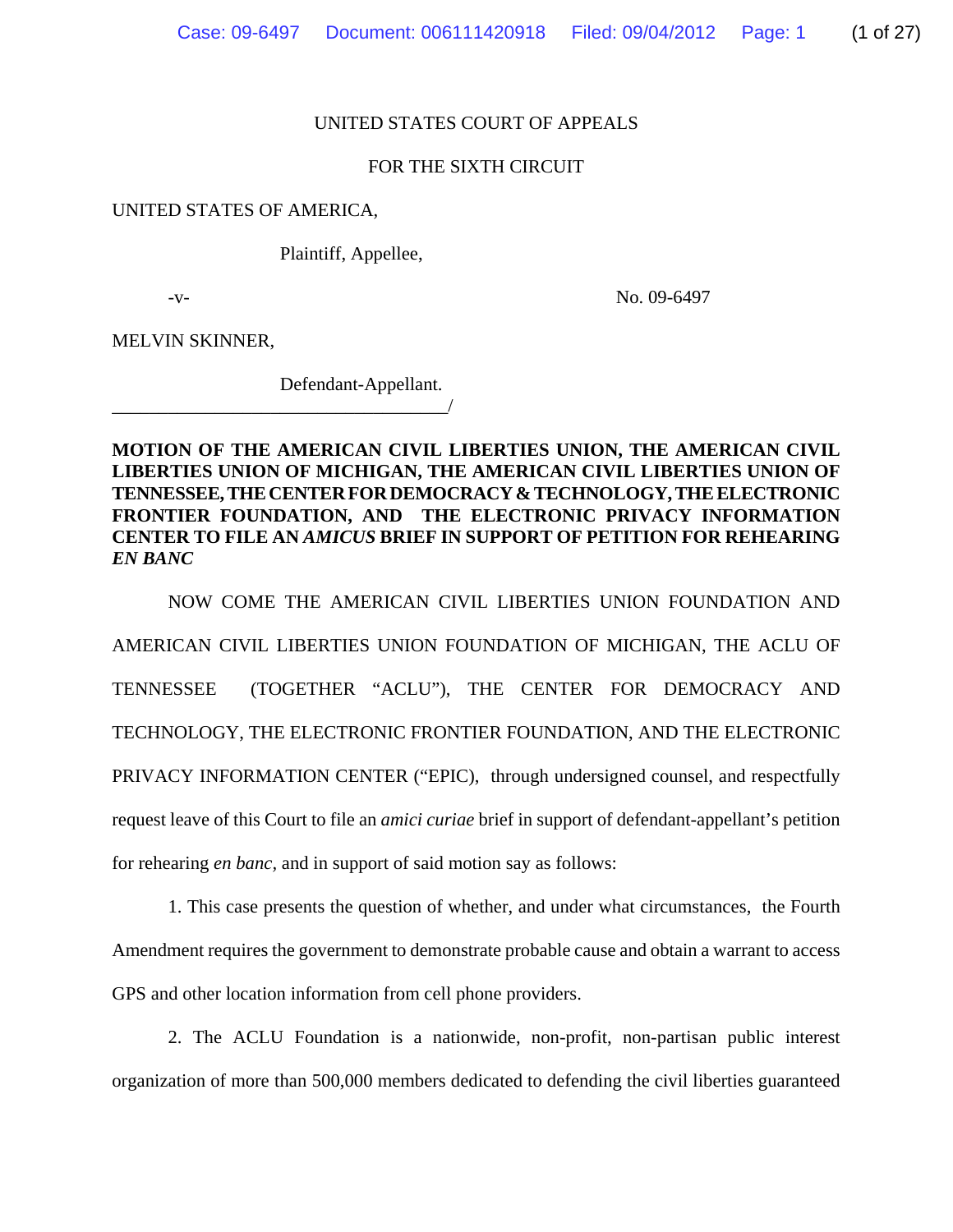by the Constitution. The ACLU of Michigan and the ACLU of Tennessee are state affiliates of the national ACLU. Since its founding in 1920, the ACLU has appeared before the federal courts on numerous occasions, both as direct counsel and as *amicus curiae.* The protection of privacy as guaranteed by the Fourth Amendment is of special concern to both organizations. The ACLU has been at the forefront of numerous state and federal cases addressing the right of privacy.

3. The Electronic Frontier Foundation ("EFF") is a non-profit, member-supported organization based in San Francisco, California, that works to protect free speech and privacy rights in an age of increasingly sophisticated technology. As part of that mission, EFF has served as counsel or amicus curiae in many cases addressing civil liberties issues raised by emerging technologies, including location-based tracking techniques such as GPS and collection of cell site tracking data.

4. The Center for Democracy & Technology ("CDT") is a non-profit public interest organization focused on privacy and other civil liberties issues affecting the Internet, other communications networks, and associated technologies. CDT represents the public's interest in an open Internet and promotes the constitutional and democratic values of free expression, privacy, and individual liberty.

5. The Electronic Privacy Information Center ("EPIC") is a public interest research center in Washington, D.C. EPIC was established in 1994 to focus public attention on emerging civil liberties issues and to protect privacy, the First Amendment, and other constitutional values. EPIC has participated as *amicus curiae* before the Supreme Court and many other courts in matters concerning new challenges to Fourth Amendment protections. See, e.g., *United States v. Jones,* 132 S. Ct. 945 (2012); *NASA v. Nelson*, 131 S. Ct. 746 (2011); *Tolentino v. New York,* 131 S. Ct. 1387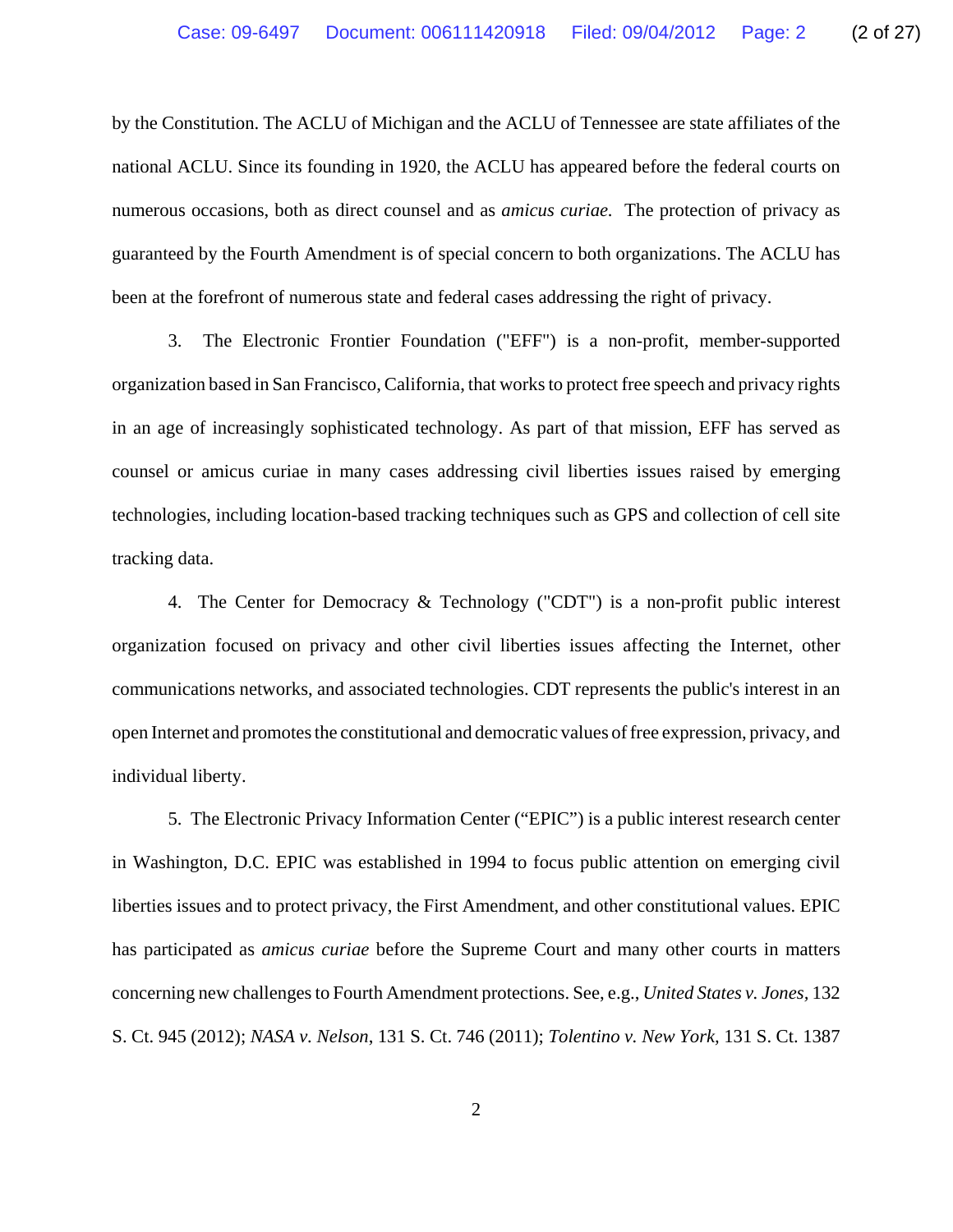(2011); *City of Ontario, Cal. v. Quon*, 130 S. Ct. 2619 (2010); *Herring v. United States,* 555 U.S.

135 (2009); *Hiibel v. Sixth Judicial Circuit of Nev.*, 542 U.S. 177 (2004); *Kohler v. Englade,* 470 F.3d 1104 (5th Cir. 2005); and *United States v. Kincade*, 379 F.3d 813 (9th Cir. 2004).

6. *Amici* are well-placed to submit an *amicus* brief in this case. For example, the national entities all filed *amicus* briefs in *United States v. Jones*, \_\_\_ U.S. \_\_\_, 132 S. Ct. 945 (2012), the decision that is at the core of the request for *en banc* reconsideration in this case.

7. Counsel for the defendant-appellant consents to the participation of *amici*, but government counsel have declined their consent to that participation.

8. The proposed brief of *amici* is attached hereto.

WHEREFORE, movants respectfully pray that this Honorable Court enter an Order granting them leave to file the attached *amici curiae* brief in support of defendant-appellant's petition for rehearing *en banc.*

Respectfully Submitted,

s/N. C. Deday LaRene LARENE & KRIGER, P.L.C. 1717 Penobscot Building Detroit, Michigan 48226 (313) 967-0100

s/Catherine Crump ACLU FOUNDATION 125 Broad Street, 18th Floor, New York, NY 10004 212-549-2500

s/Michael J. Steinberg ACLU FUND OF MICHIGAN 2966 Woodward Avenue Detroit, MI 48201 313-578-6814

s/ Catherine Crump ACLU OF TENNESSEE P.O. Box 120160 Nashville, TN 37212 (615) 320-7142

s/Gregory T. Nojeim CENTER FOR DEMOCRACY & TECHNOLOGY 1634 Eye St., N.W., Ste. 1100 Washington, D.C. 20006 (202) 407-8833

s/Hanni Fakhoury s/ Marcia Hoffman ELECTRONIC FRONTIER FOUNDATION 454 Shotwell Street San Francisco, CA 94110 (415) 436-9333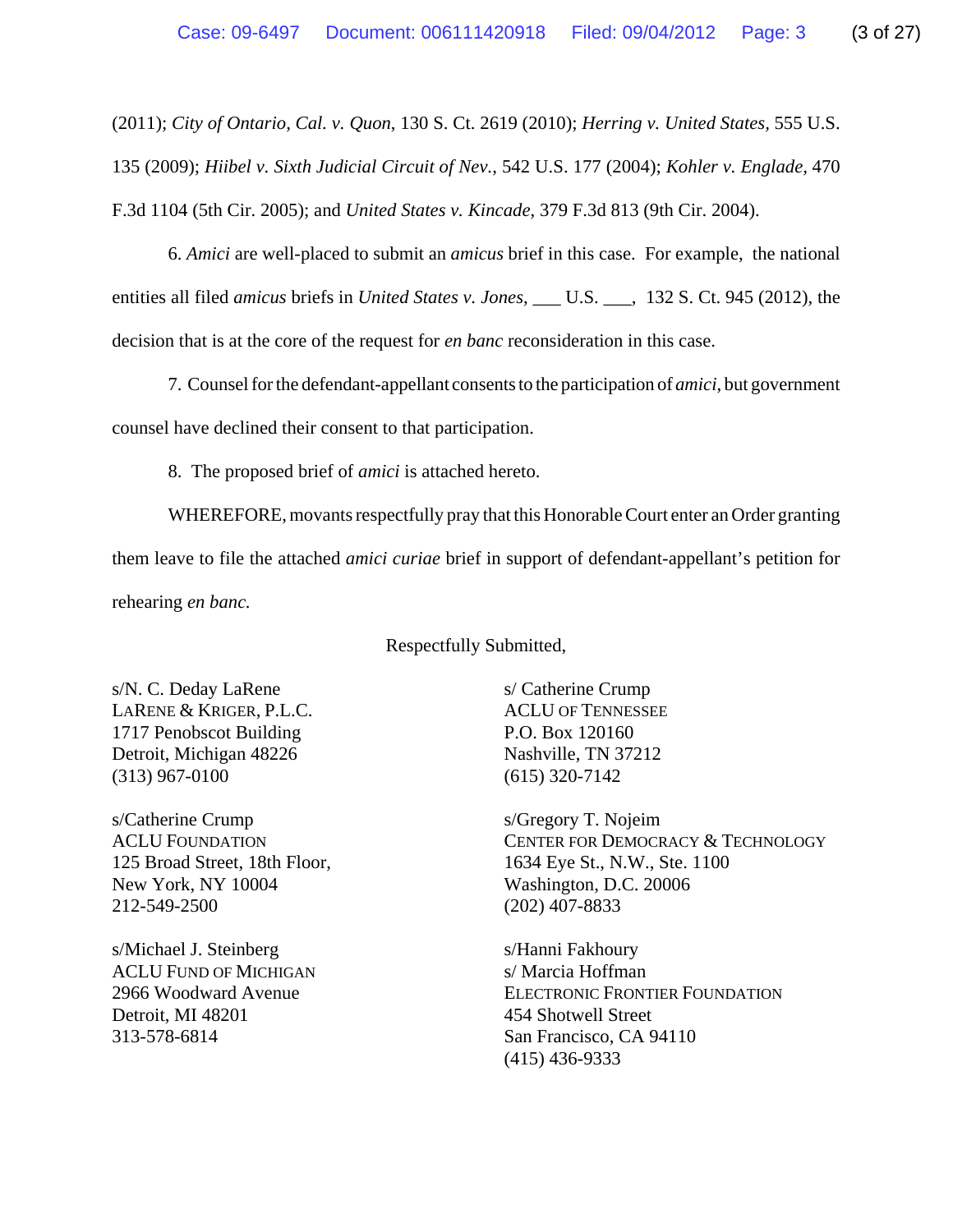s/Marc Rotenberg s/Alan Butler ELECTRONIC PRIVACY INFORMATION CENTER 1718 Connecticut Ave., NW, # 200 Washington, DC 20009 (202) 483-11

DATED: September 4, 2012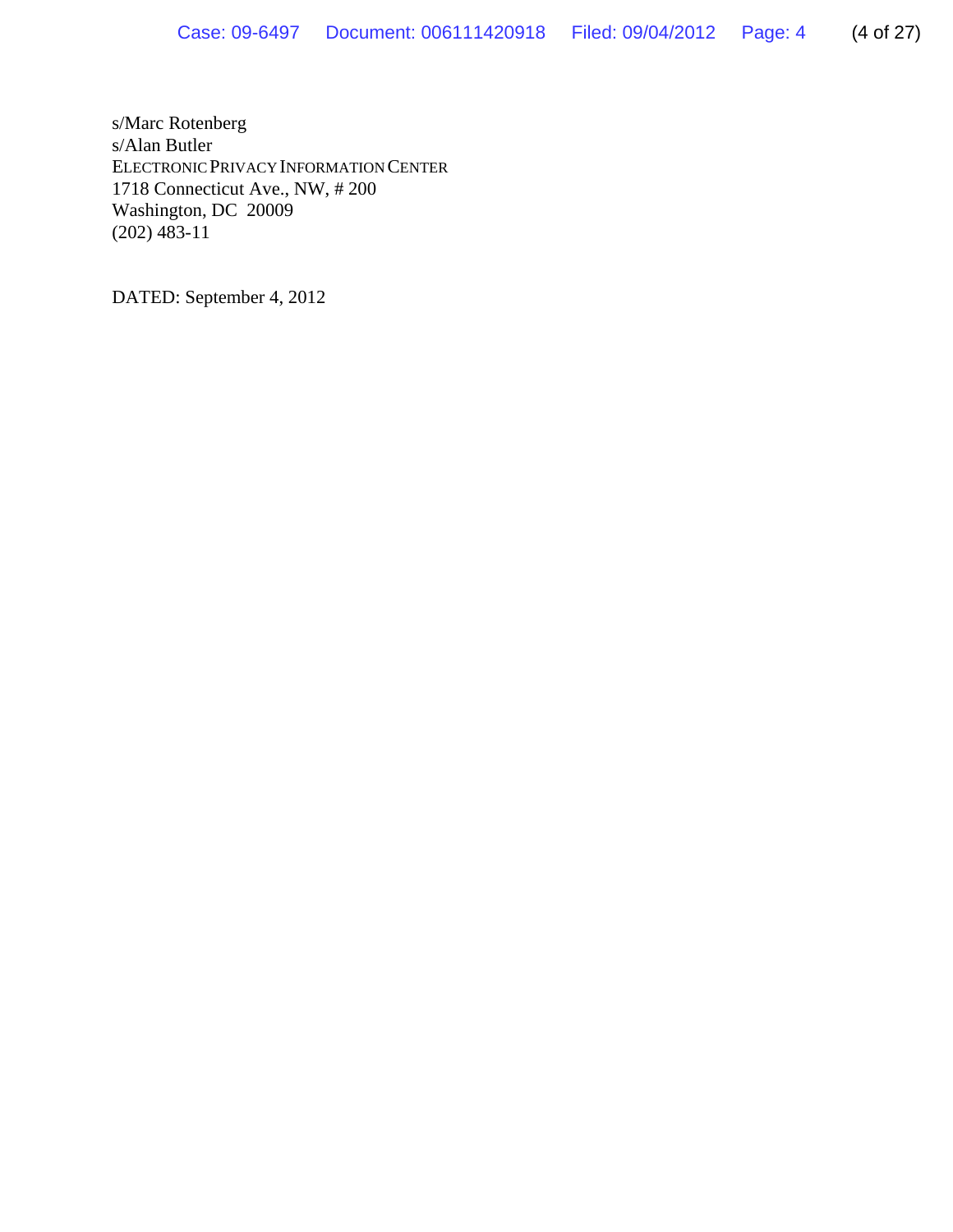## CERTIFICATE OF SERVICE

I hereby certify that on September 4, 2012, I electronically filed the foregoing paper with the Clerk of the Court using the ECF system, which will send notification of such filing to all counsel of record.

> s/N. C. Deday LaRene LaRene & Kriger, P.L.C. 1717 Penobscot Building Detroit, Michigan 48226 (313) 967-0100 E-mail: d6644@deday.net Michigan Bar No. P16420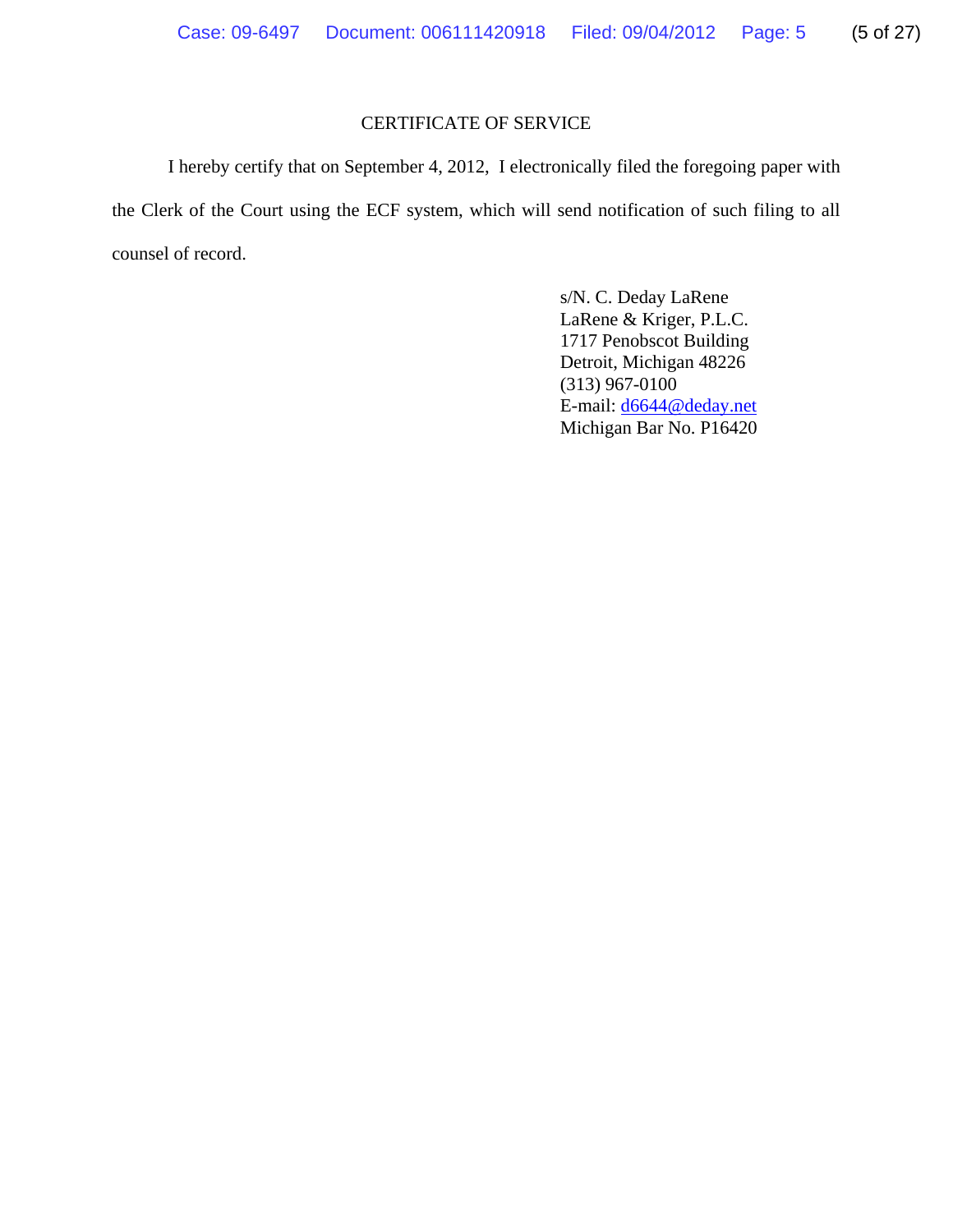CASE NO. 09-6497 Appeal from the United States District Court for the Eastern District of Tennessee

## IN THE UNITED STATES COURT OF APPEALS FOR THE SIXTH CIRCUIT

## UNITED STATES OF AMERICA, *Plaintiff-Appellee,* v. MELVIN SKINNER, *Defendant-Appellant.*

# **BRIEF OF THE AMERICAN CIVIL LIBERTIES UNION, THE AMERICAN CIVIL LIBERTIES UNION OF MICHIGAN, THE AMERICAN CIVIL LIBERTIES UNION OF TENNESSEE, THE CENTER FOR DEMOCRACY & TECHNOLOGY, THE ELECTRONIC FRONTIER FOUNDATION, AND THE ELECTRONIC PRIVACY INFORMATION CENTER, AS** *AMICI CURIAE* **IN SUPPORT OF PETITION FOR REHEARING** *EN BANC*

| N. C. DEDAY LARENE     | MICHAEL J. STEINBERG         | HANNI FAKHOURY &           |
|------------------------|------------------------------|----------------------------|
| LARENE & KRIGER,       | <b>ACLU FUND OF MICHIGAN</b> | <b>MARCIA HOFFMAN</b>      |
| P.L.C.                 | 2966 Woodward Avenue         | <b>ELECTRONIC FRONTIER</b> |
| 1717 Penobscot         | Detroit, MI 48201            | <b>FOUNDATION</b>          |
| <b>Building</b>        | 313-578-6814                 | 454 Shotwell Street        |
| Detroit, Michigan      |                              | San Francisco, CA 94110    |
| 48226                  | <b>CATHERINE CRUMP</b>       | $(415)$ 436-9333           |
| $(313)$ 967-0100       | <b>ACLU OF TENNESSEE</b>     |                            |
|                        | P.O. Box 120160              | MARC ROTENBERG & ALAN      |
| <b>CATHERINE CRUMP</b> | Nashville, TN 37212          | <b>BUTLER</b>              |
| <b>ACLU FOUNDATION</b> | $(615)$ 320-7142             | <b>ELECTRONIC PRIVACY</b>  |
| 125 Broad Street, 18th |                              | <b>INFORMATION CENTER</b>  |
| Floor,                 | <b>GREGORY T. NOJEIM</b>     | 1718 Connecticut Ave.,     |
| New York, NY 10004     | <b>CENTER FOR DEMOCRACY</b>  | NW, #200                   |
| 212-549-2500           | & TECHNOLOGY                 | Washington, DC 20009       |
|                        | 1634 Eye St., NW, Ste.       | $(202)$ 483-1140           |
|                        | 1100                         |                            |
|                        | Washington, DC 20006         |                            |
|                        | $(202)$ 407-8833             |                            |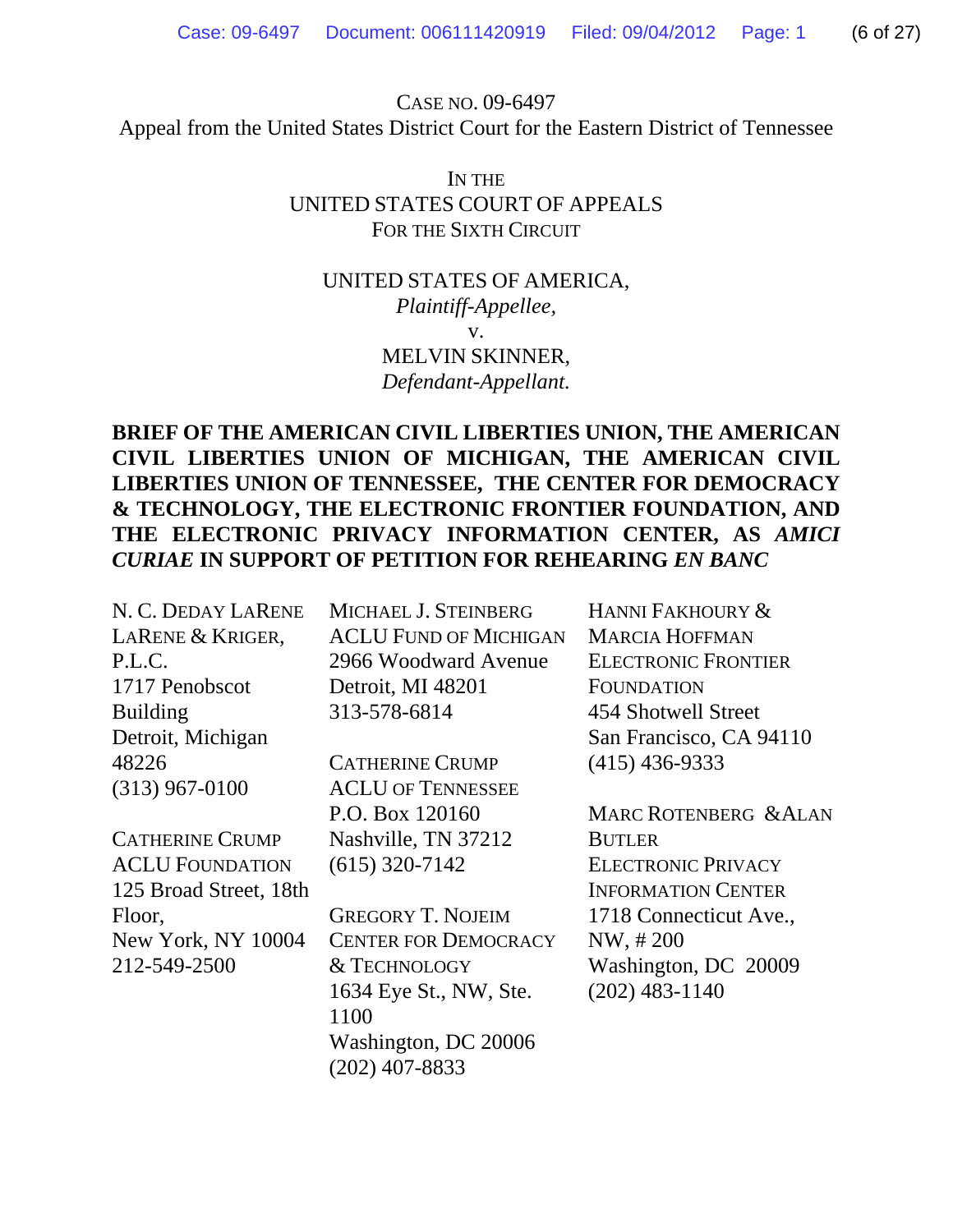### **REQUIRED STATEMENT OF COUNSEL**

Undersigned counsel expresses a belief, based upon a reasoned and studied professional judgement that rehearing *en banc* is appropriate in the case at bar because:

(A) the panel decision was wrongly decided in light of *United States v.*

*Jones*, 565 U.S. \_\_\_, 132 S. Ct. 945 (2012); and

(B) the case involves the following question of exceptional importance to the federal judiciary: whether, and under what circumstances, the Fourth Amendment requires the government to demonstrate probable cause and obtain a warrant to access GPS and other location information from cell phone providers.

s/N. C. Deday LaRene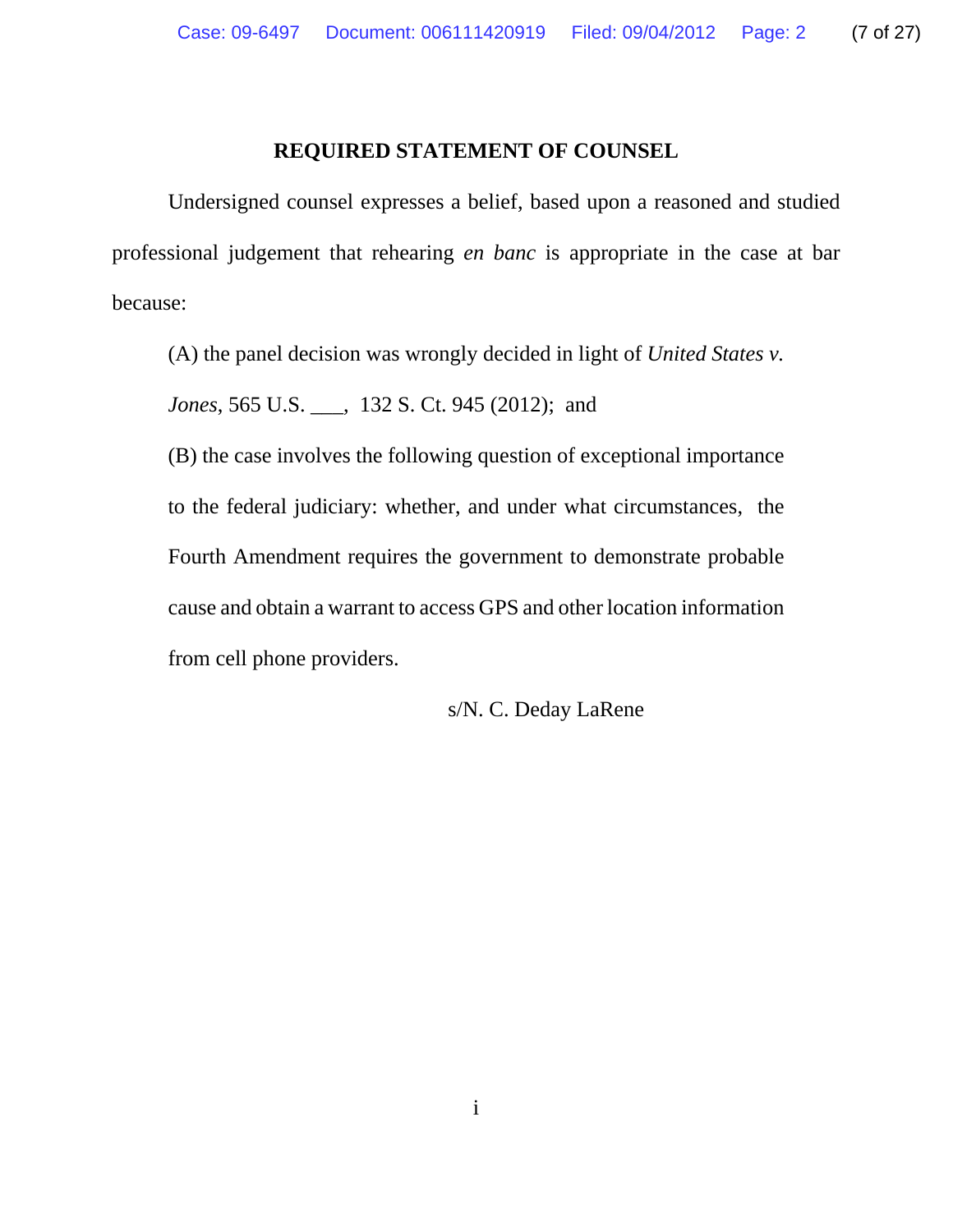# **TABLE OF CONTENTS**

| STATEMENT OF ISSUE AS TO WHICH REHEARING IS SOUGHT  3                                                                                          |
|------------------------------------------------------------------------------------------------------------------------------------------------|
|                                                                                                                                                |
|                                                                                                                                                |
| THE PANEL MAJORITY OPINION IS IN CONFLICT WITH THE<br>MEANING AND MANDATE OF THE SUPREME COURT'S<br>RECENT DECISION IN UNITED STATES V. JONES. |
| The Panel Majority's Decision is Inconsistent with United States v.                                                                            |
| The Panel Majority Relied on an Erroneous Understanding of the                                                                                 |
|                                                                                                                                                |
|                                                                                                                                                |
|                                                                                                                                                |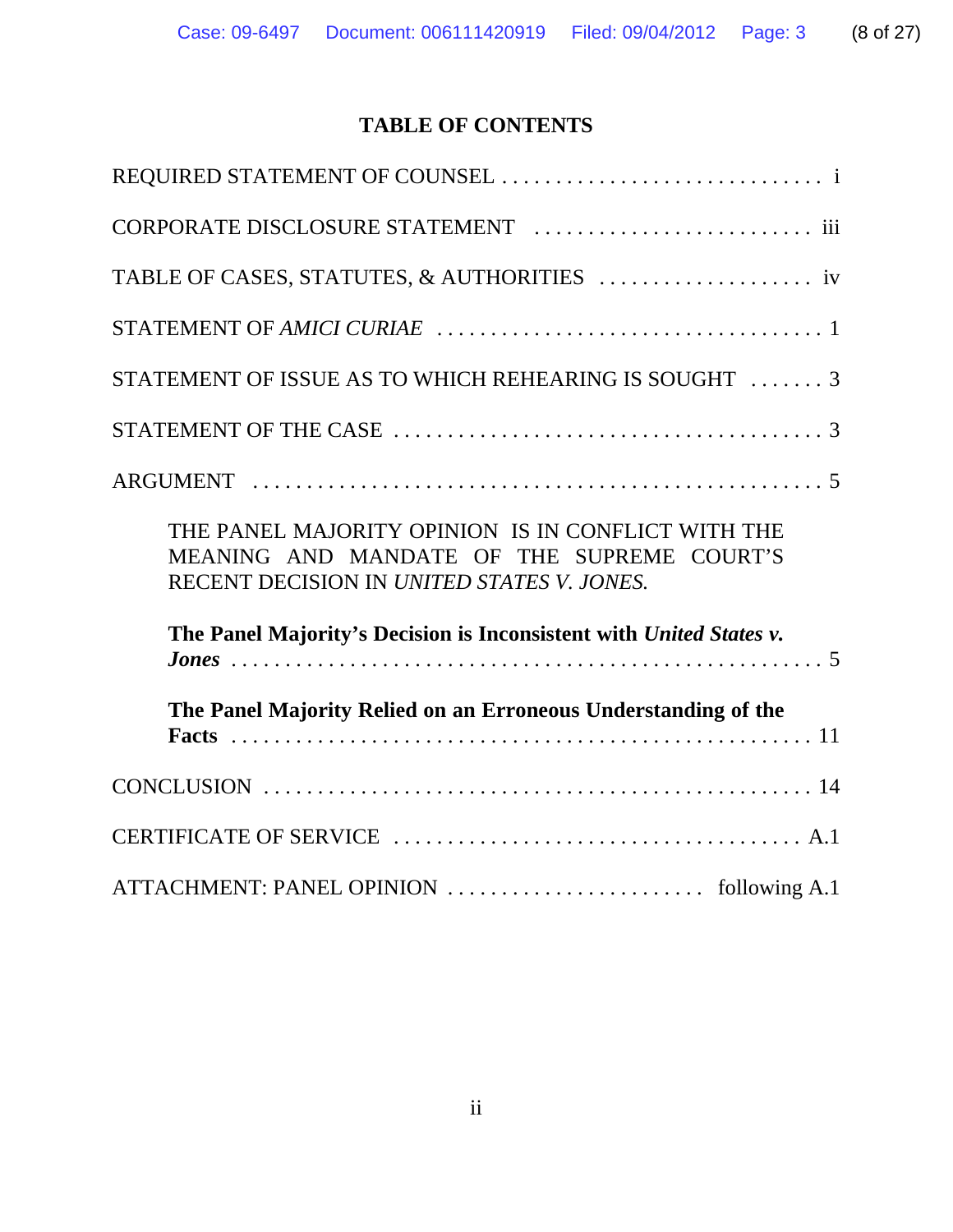### **CORPORATE DISCLOSURE STATEMENT**

The American Civil Liberties Union Foundation, ACLU Foundation of Michigan, ACLU Foundation of Tennessee, Center for Democracy & Technology Electronic Frontier Foundation, and Electronic Privacy Information Center certify that they are not-for-profit corporations, with no parent corporations or publicly-traded stock.

Undersigned counsel certify that no persons and entities as described in the fourth sentence of F.R.A.P. 28.1 have an interest in the outcome of this case. These representations are made in order that the judges of this court may evaluate possible disqualification or recusal.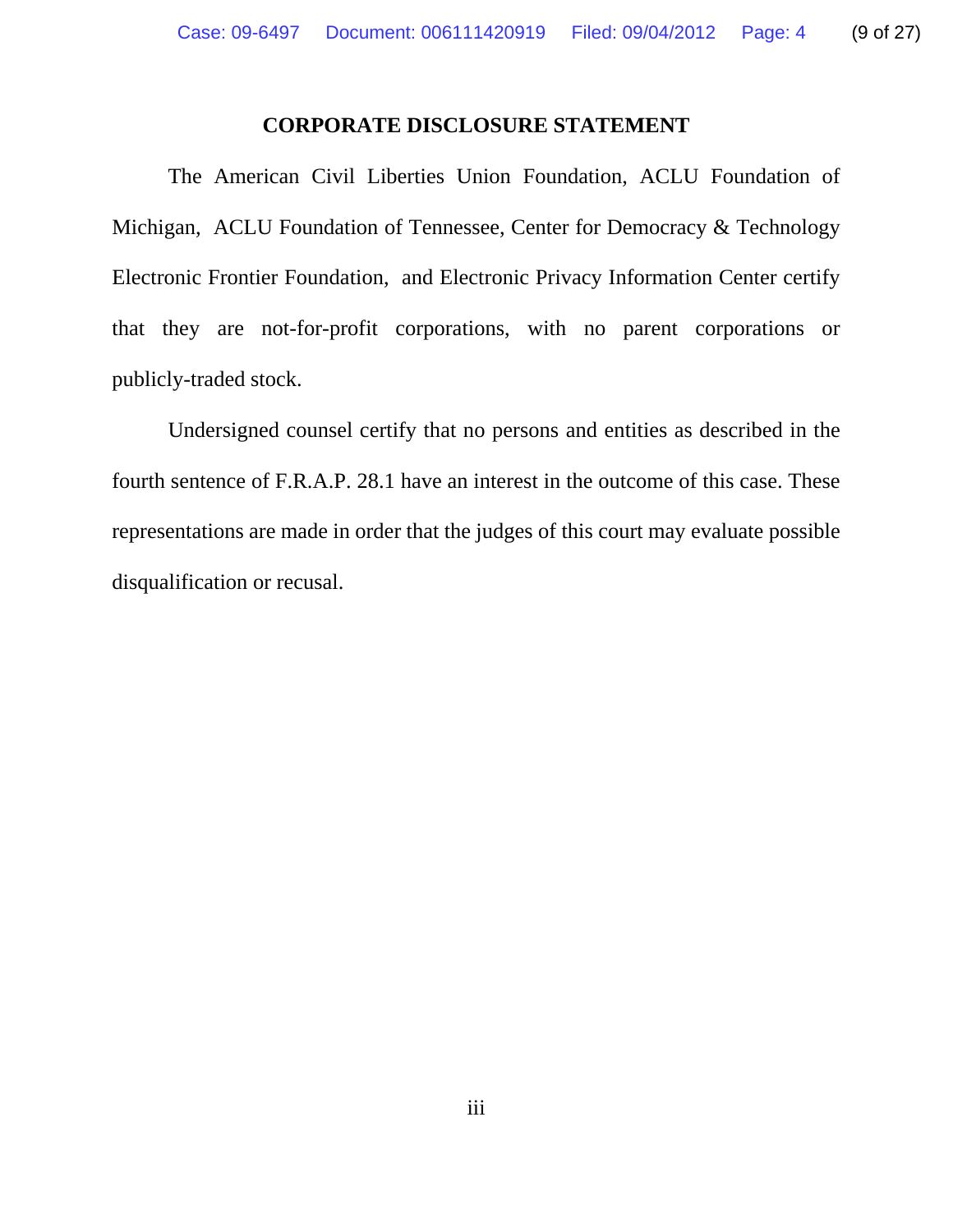# **TABLE OF CASES, STATUTES, & AUTHORITIES**

| <b>PAGE</b><br><b>CASES</b>                                                                                                                                                   |
|-------------------------------------------------------------------------------------------------------------------------------------------------------------------------------|
|                                                                                                                                                                               |
|                                                                                                                                                                               |
| In re Application of the United States, ___ F.Supp.2d ___, 2011 WL 3423370                                                                                                    |
| In the Matter of the Application of the United States of America for Historical Cell<br>Site Data, Case No. 11-20884 (5th Cir. appeal docketed Dec. 14, 2011) $\dots \dots 2$ |
|                                                                                                                                                                               |
|                                                                                                                                                                               |
|                                                                                                                                                                               |
|                                                                                                                                                                               |
|                                                                                                                                                                               |
|                                                                                                                                                                               |
|                                                                                                                                                                               |
|                                                                                                                                                                               |
| United States v. Jones, ___ U.S. ___, 132 S. Ct. 945 (2012) 2                                                                                                                 |
|                                                                                                                                                                               |
| United States v. Knotts, 460 U.S. 276 (1983) $\ldots \ldots \ldots \ldots \ldots \ldots \ldots \ldots \ldots \ldots$                                                          |
|                                                                                                                                                                               |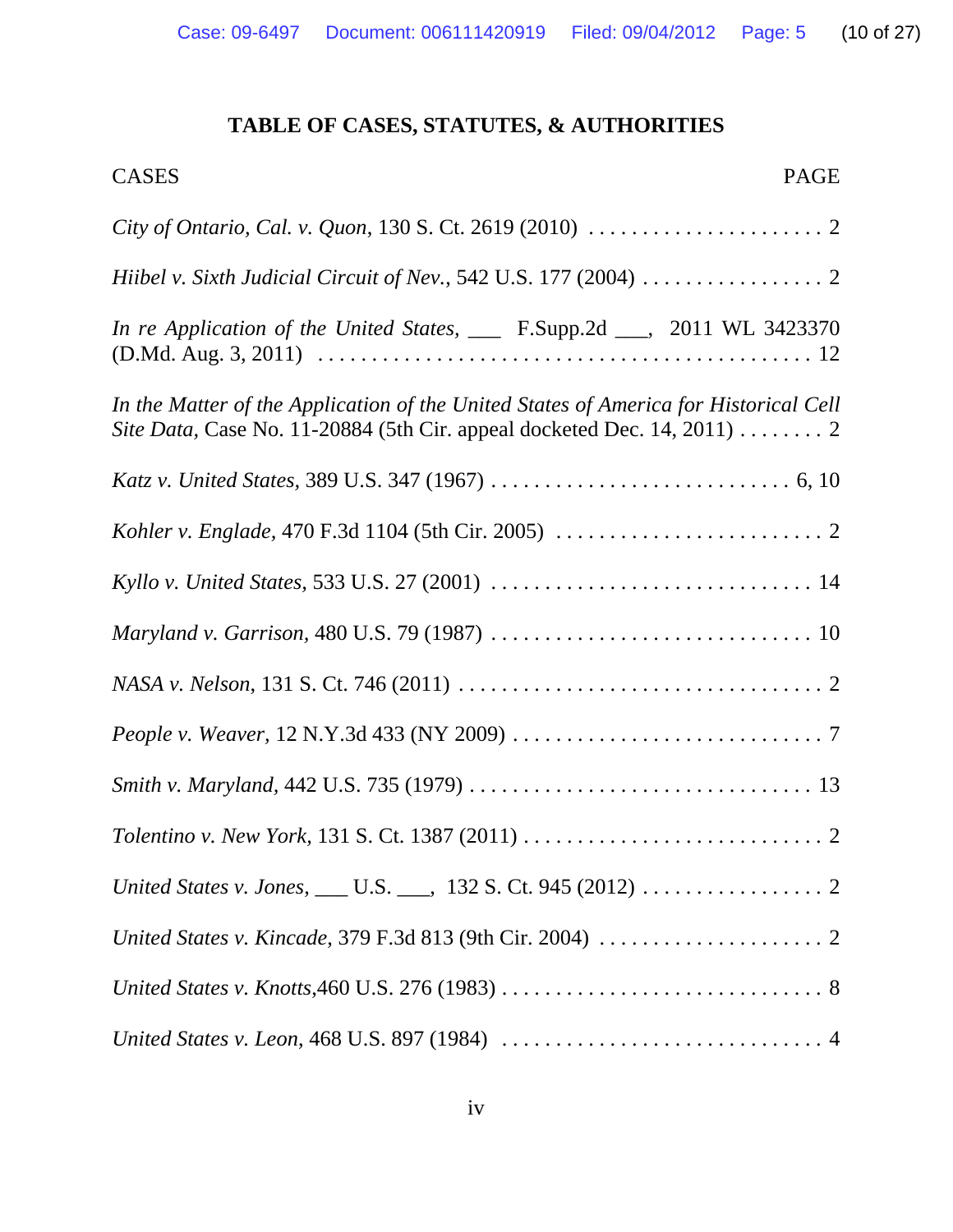| United States v. Skinner, ___ F.3d ___, Slip Opinion 12a0262p 06 (August 14, 2012)           |
|----------------------------------------------------------------------------------------------|
|                                                                                              |
|                                                                                              |
| STATUTES, COURT RULES, AND OTHER AUTHORITIES                                                 |
|                                                                                              |
|                                                                                              |
|                                                                                              |
| Orin S. Kerr, Looking into the Record of <i>United States v. Skinner</i> , the Sixth Circuit |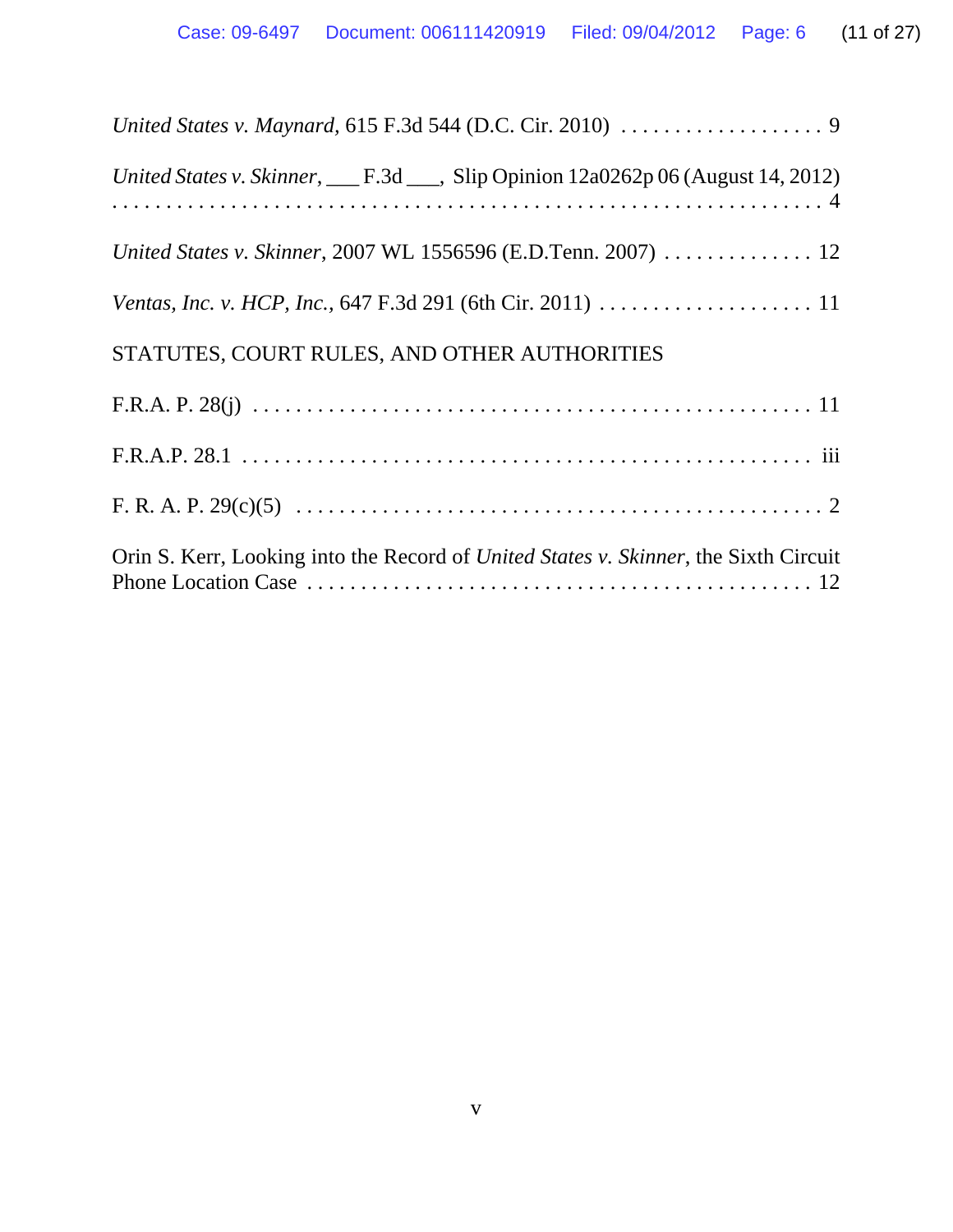### **STATEMENT OF** *AMICI CURIAE*

The American Civil Liberties Union ("ACLU") is a nationwide, nonprofit, nonpartisan organization with over 500,000 members dedicated to defending the principles embodied in the Constitution and our nation's civil rights laws. The ACLU of Michigan and the ACLU of Tennessee are state affiliates of the national ACLU. Since its founding in 1920, the ACLU has appeared before the federal courts on numerous occasions, both as direct counsel and as *amicus curiae.* The protection of privacy as guaranteed by the Fourth Amendment is of special concern to both organizations.

The Electronic Frontier Foundation ("EFF") is a non-profit, member-supported organization based in San Francisco, California, that works to protect free speech and privacy rights in an age of increasingly sophisticated technology. As part of that mission, EFF has served as counsel or amicus curiae in many cases addressing civil liberties issues raised by emerging technologies, including location-based tracking techniques such as GPS and collection of cell site tracking data.

The Center for Democracy & Technology ("CDT") is a non-profit public interest organization focused on privacy and other civil liberties issues affecting the Internet, other communications networks, and associated technologies. CDT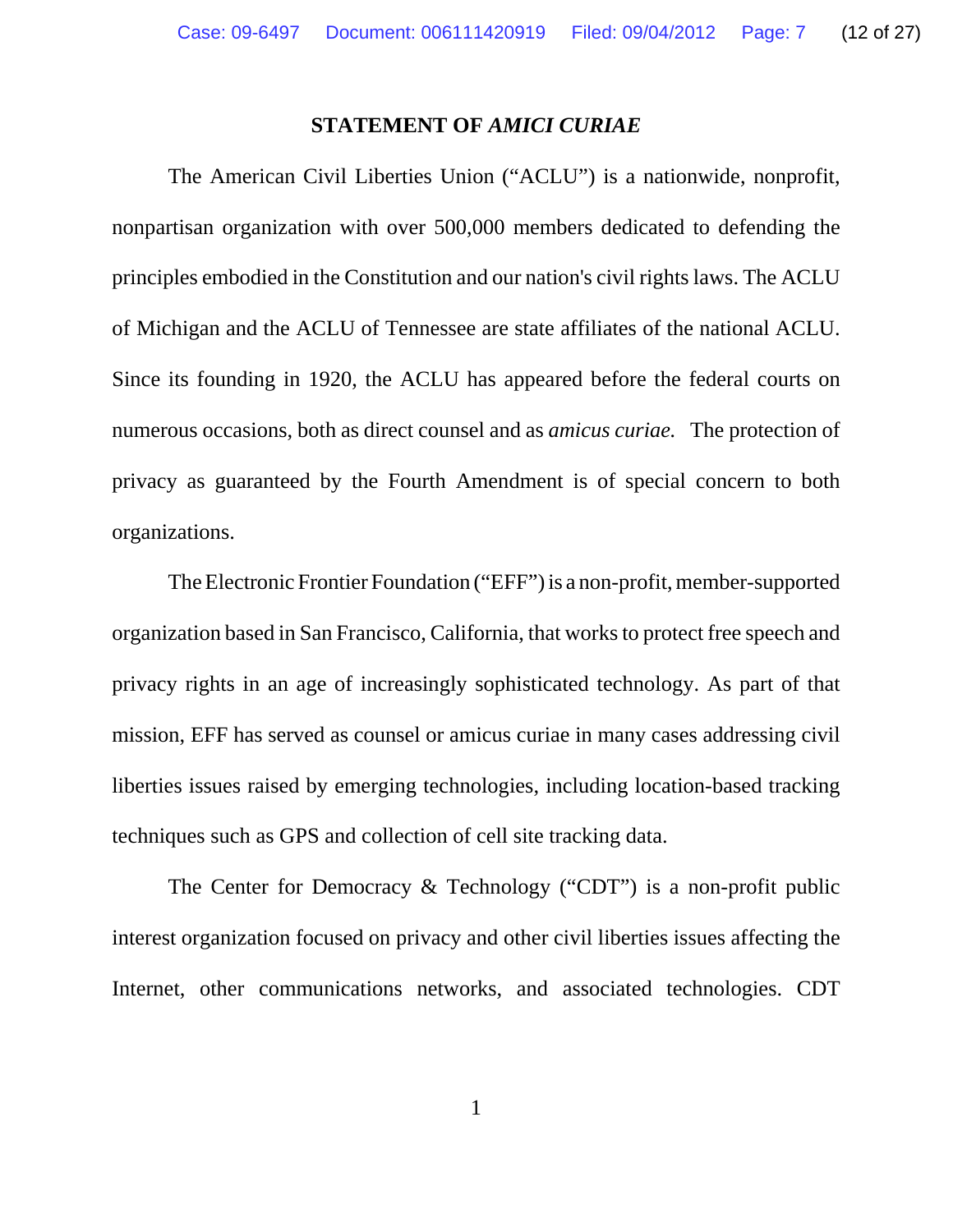represents the public's interest in an open Internet and promotes the constitutional and democratic values of free expression, privacy, and individual liberty.

The Electronic Privacy Information Center ("EPIC") is a public interest research center in Washington, D.C. EPIC was established in 1994 to focus public attention on emerging civil liberties issues and to protect privacy, the First Amendment, and other constitutional values. EPIC has participated as *amicus curiae* before the Supreme Court and many other courts in matters concerning new challenges to Fourth Amendment protections. See, e.g., *United States v. Jones,* 132 S. Ct. 945 (2012); *NASA v. Nelson*, 131 S. Ct. 746 (2011); *Tolentino v. New York,* 131 S. Ct. 1387 (2011); *City of Ontario, Cal. v. Quon*, 130 S. Ct. 2619 (2010); *Herring v. United States,* 555 U.S. 135 (2009); *Hiibel v. Sixth Judicial Circuit of Nev.*, 542 U.S. 177 (2004); *Kohler v. Englade,* 470 F.3d 1104 (5th Cir. 2005); and *United States v. Kincade*, 379 F.3d 813 (9th Cir. 2004).

All five organizations filed *amicus* briefs in *United States v. Jones*, 565 U.S. \_\_\_, 132 S. Ct. 945 (2012), the decision that is at the core of the request for *en banc* reconsideration in this case.

Pursuant to F.R.A.P. 29(c)(5), *amici* state that no party's counsel authored this brief in whole or in part, and that no party or person other than *amici* and their members contributed money towards the preparation or filing of this brief.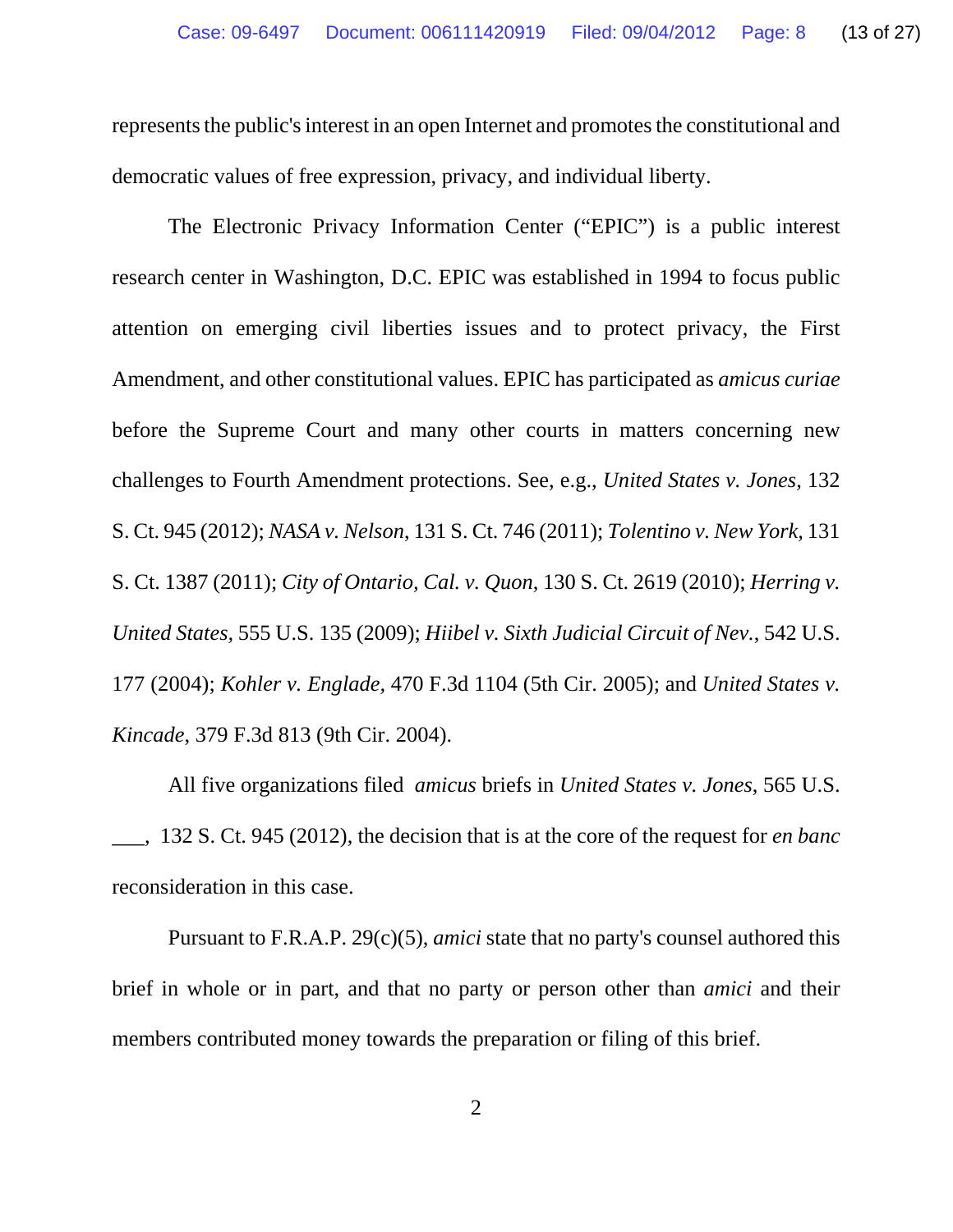## **STATEMENT OF ISSUE AS TO WHICH REHEARING IS SOUGHT** (As framed in defendant-appellant's Brief on Appeal)

Did the trial judge commit legal error in failing to suppress evidence obtained from GPS location information provided by a cellular telephone in the Defendant's possession and within the Defendant's motor home, where the Defendant had sufficient standing to challenge the search and evidence seized, where the Defendant had a legitimate expectation of privacy in the location of his vehicle, and where there was no "good faith" exception to an unconstitutional search and seizure?

### **STATEMENT OF THE CASE**

Melvin Skinner appealed as of right his conviction and sentence after a jury trial in the United States District Court for the Eastern District of Tennessee at Knoxville, the Hon. Thomas J. Phillips, District Judge, Presiding.

Among the issues on appeal, he argued that the acquisition of location information regarding a cell phone which he carried with him in a motor home on a three-day journey eastbound from Arizona, heading toward Tennessee, and which led to a warrantless search of the motor home, violated his Fourth Amendment rights.

On August 14, a panel of this Court turned aside this and all other assignments of error, and affirmed his conviction and sentence. *United States v. Skinner*, \_\_\_ F.3d \_\_\_, Slip Opinion 12a0262p 06 (August 14, 2012) (hereinafter, "Slip Opinion").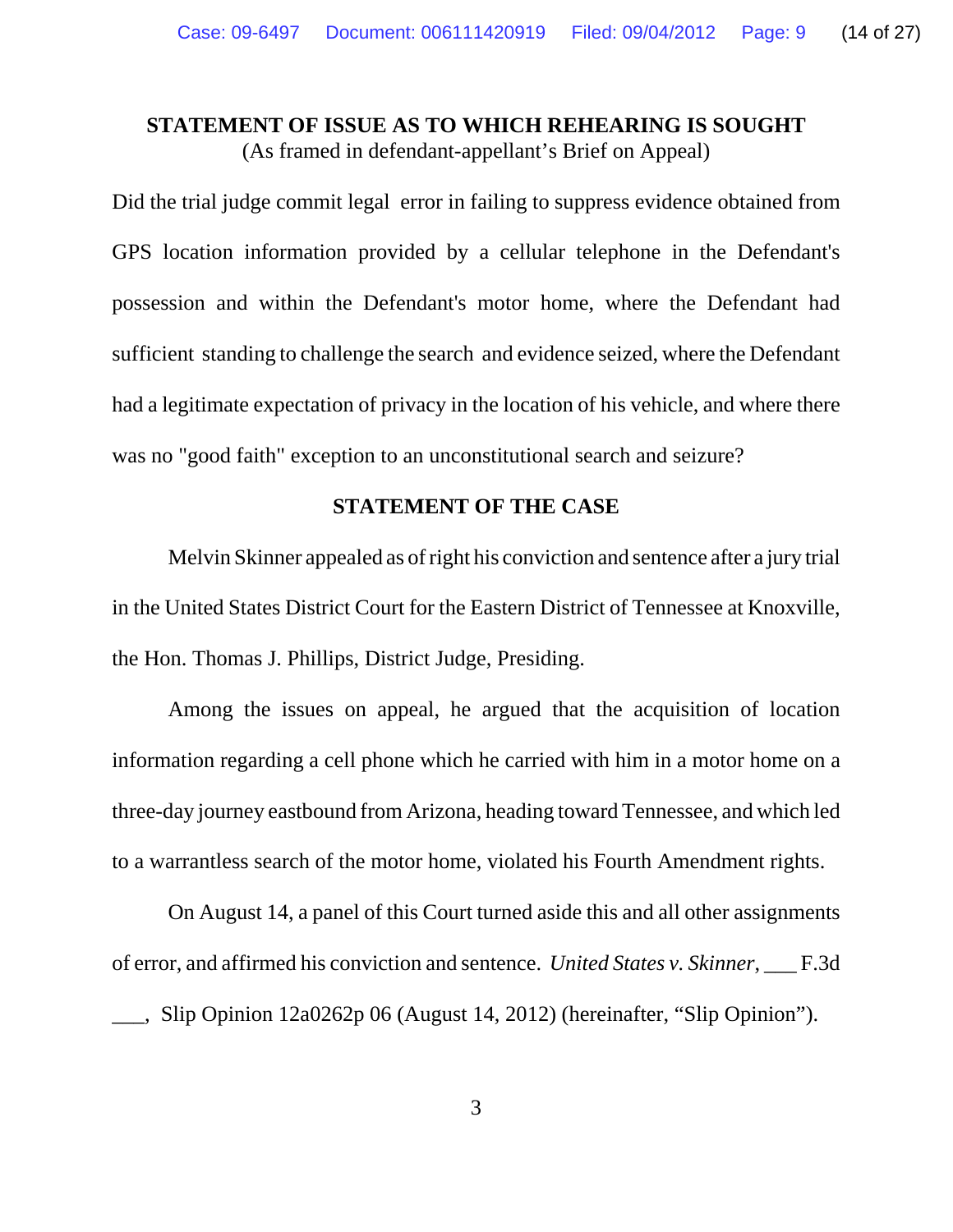The majority opinion, authored by Judge Rodgers, and joined by Judge Clay, held that there was no Fourth Amendment violation "because Skinner did not have a reasonable expectation of privacy in the data given off by his voluntarily procured pay-as-you go cell phone." Opinion, p. 6. Judge Donald, concurring in part and concurring in the judgment, would have held that "acquisition of this information constitutes a search within the meaning of the Fourth Amendment, and," therefore, required the government to "either obtain a warrant supported by probable cause or establish the applicability of an exception to the warrant requirement," but would not have reversed, under the following rationale: "because the officers had probable cause to effect the search in this case and because the purposes of the exclusionary rule would not be served by suppression, I believe some extension of the good faith exception enunciated in *United States v. Leon*, 468 U.S. 897 (1984)*,* is appropriate." Slip Opinion, p. 17.

This brief is filed in support of defendant-appellant's timely filed Petition for Rehearing *En Banc,* which was docketed on August 28, 2012.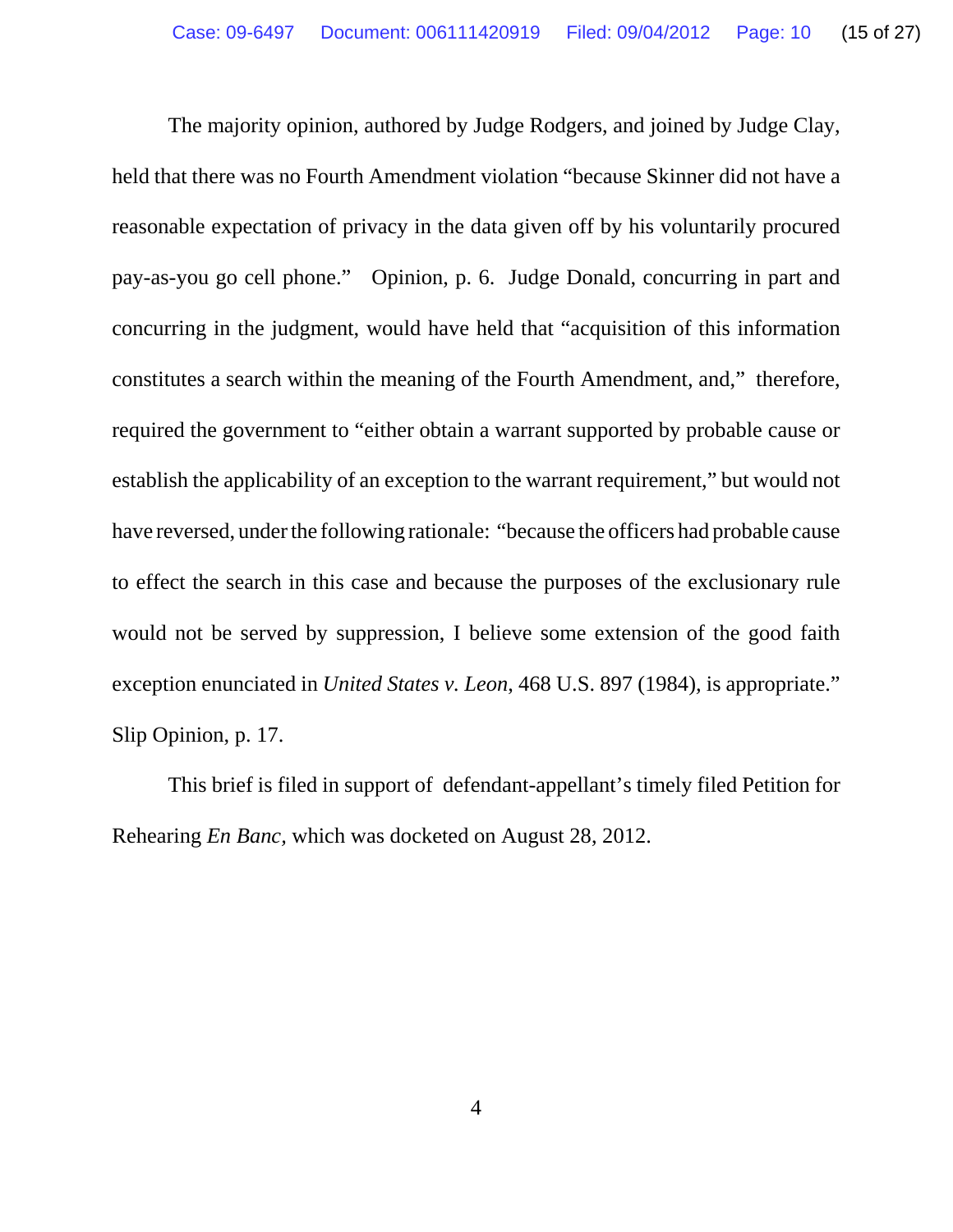### **ARGUMENT**

# THE PANEL MAJORITY OPINION IS IN CONFLICT WITH THE MEANING AND MANDATE OF THE SUPREME COURT'S RECENT DECISION IN *UNITED STATES V. JONES*.

This Court should grant rehearing because the majority opinion is wrongly decided in light of *United States v. Jones, supra.* The panel majority opinion is an unusually important and weighty precedent given its status as the first appellate decision in the nation to apply *Jones* to GPS tracking via cell phones and severely undercuts the *Jones* decision by effectively limiting it to its facts. While *Jones* places constitutional restrictions on the ability of the police to track the location of a car using GPS, the Sixth Circuit has now held that agents can engage in even more intrusive surveillance of cell phones without implicating the Fourth Amendment at all. This Court should grant rehearing so the important issues in this case can be more thoroughly considered.

### **The Panel Majority's Decision is Inconsistent with** *United States v. Jones*.

*Jones* involved the attachment of a GPS tracking device to a vehicle and the use of that device to track the vehicle's movements over a period of 28 days. The lead opinion, authored by Justice Scalia, held that the Fourth Amendment was implicated by the physical intrusion involved. *Id*. at 949 ("The Government physically occupied private property for the purpose of obtaining information."). Justice Scalia's opinion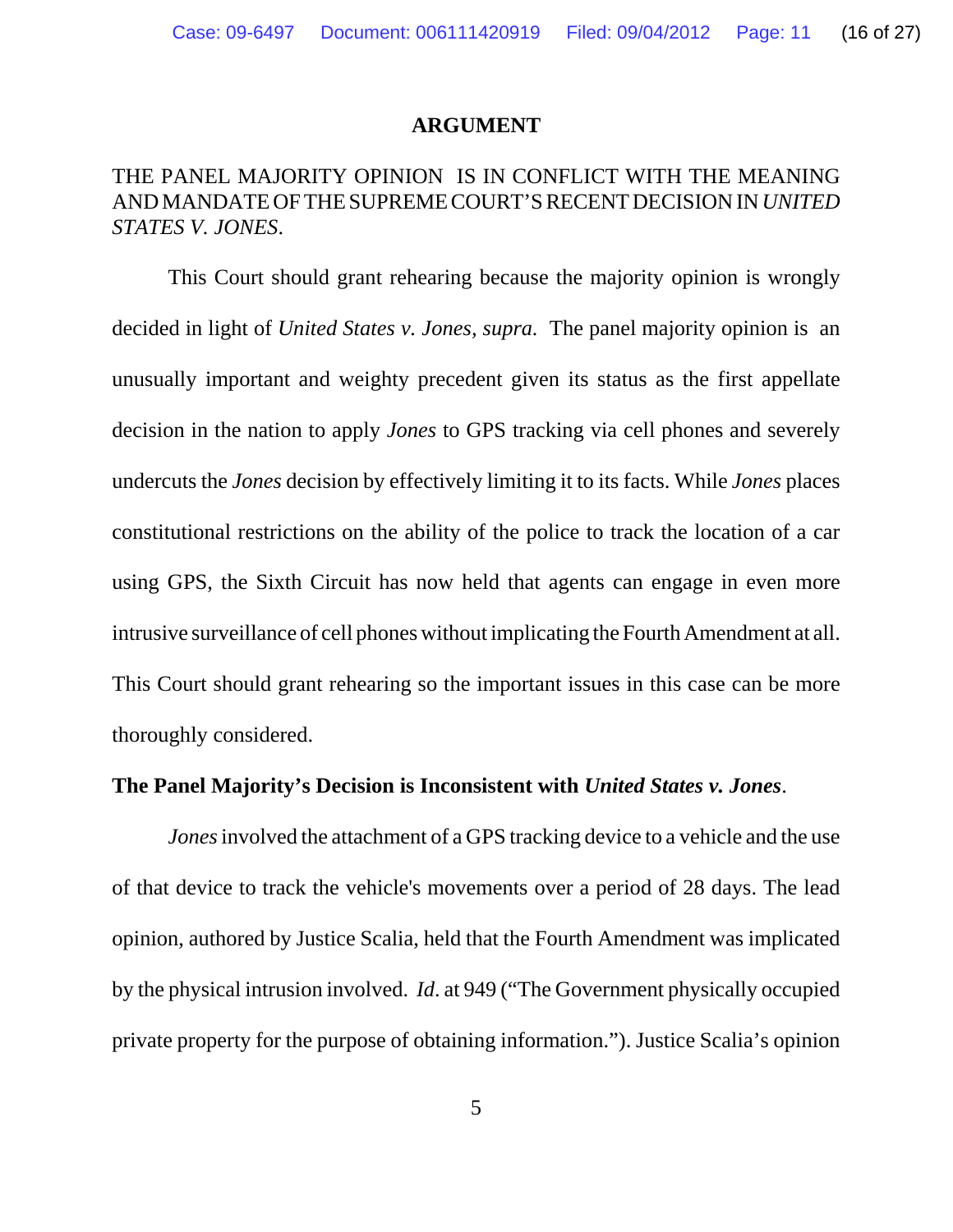did not rule out that purely electronic surveillance could violate the Fourth Amendment. Rather, "[s]ituations involving merely the transmission of electronic signals without trespass would remain subject to *Katz*<sup>1</sup> analysis." *Id.* at 953.

Four other justices joined a concurring opinion, written by Justice Alito which maintained that surreptitious long-term monitoring of the defendant through the GPS device constituted a search because it impinges on expectations of privacy. *Id.* at 964.

Justice Sotomayor, writing separately, "agree[d] with Justice ALITO that, at the very least, 'longer term GPS monitoring in investigations of most offenses impinges on expectations of privacy,'" *id.,* at 955, but observed that drawing appropriate limitations on the scope of such a rule posed difficulties, and "because the Government's physical intrusion on Jones' Jeep supplies a narrower basis for decision . . . join[ed] the majority's opinion." *Id.,* at 957.

Thus, five justices held that the scope of the information-gathering in *Jones,* 28 days of GPS location data, "impinged on expectations of privacy" protected by the Fourth Amendment.

<sup>&</sup>lt;sup>1</sup> As expressed in Justice Harlan's concurring opinion in *Katz v. United States*, 389 U.S. 347, 361 (1967) that analysis posits "that there is a twofold requirement, first that a person have exhibited an actual (subjective) expectation of privacy and, second, that the expectation be one that society is prepared to recognize as reasonable." (Internal quotation marks omitted).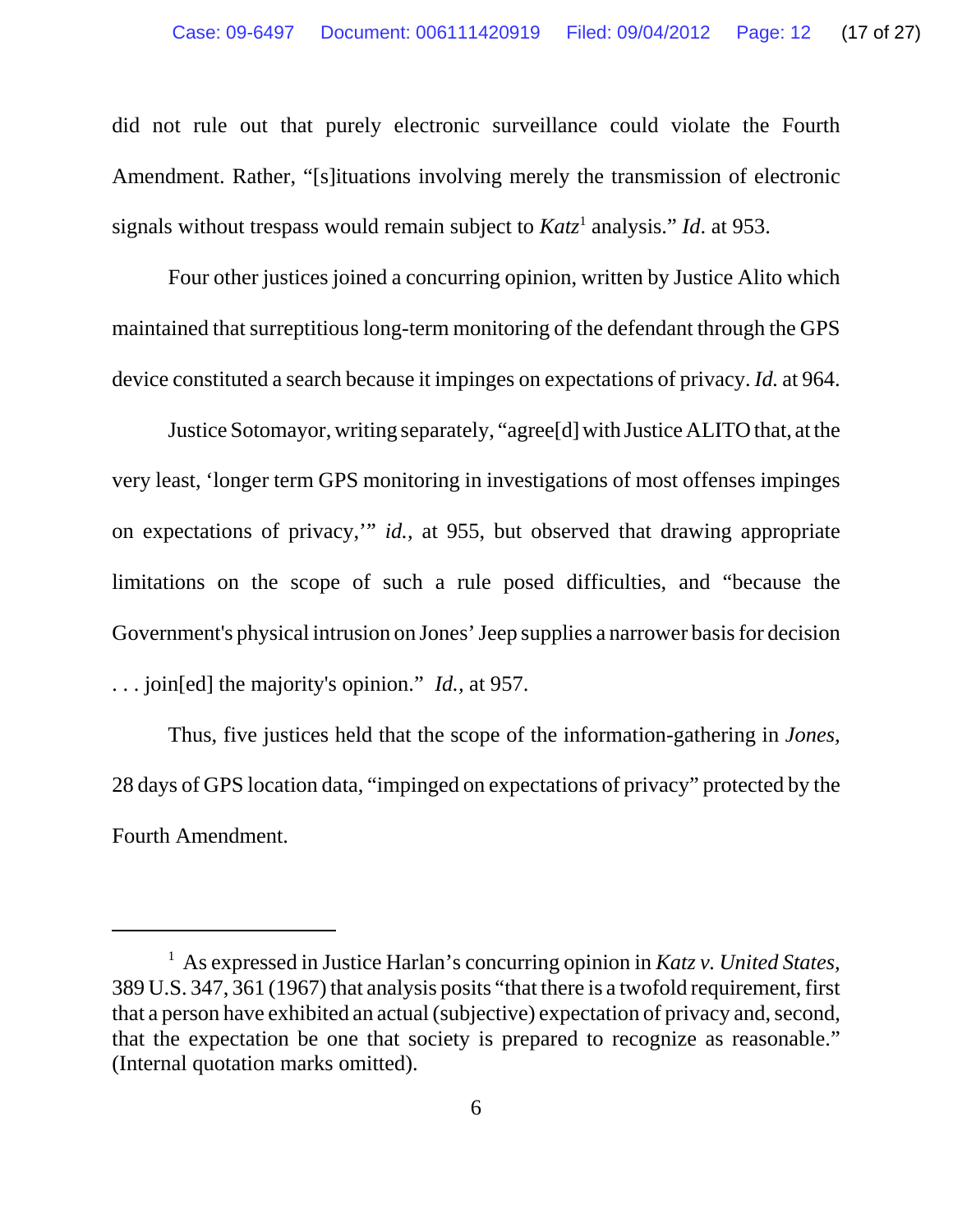The panel majority distinguishes *Jones* on the grounds that law enforcement agents did not physically trespass to install a tracking device, Slip Opinion, p. 10, and the agents did not "so comprehensively track a person's activities that the very comprehensiveness of the tracking is unreasonable for Fourth Amendment purposes," Slip Opinion, pp. 10-11. The first point is undisputed, but the panel majority's reasoning as to the second is so conclusory as to fail to engage in a meaningful exploration of the issue.

Tracking a cell phone via GPS for three days implicates many of the same privacy concerns at issue in *Jones*, and is in some respects even more invasive. This case, like *Jones*, involves GPS tracking. GPS technology is especially invasive because it enables the government to track "[t]he whole of a person's progress through the world, into both public and private spatial spheres." *People v. Weaver,* 12 N.Y.3d 433, 441 (NY 2009). Moreover, it makes it possible for the government to do so at exceedingly low cost and when cell phone GPS tracking is at issue, the police do not even need to engage in the minimal legwork of attaching the device to a car and intermittently changing its batteries. The primary practical restraint on location tracking, its resource-intensive nature, has fallen away because of the same technological change, the rise of GPS, that has also made location tracking more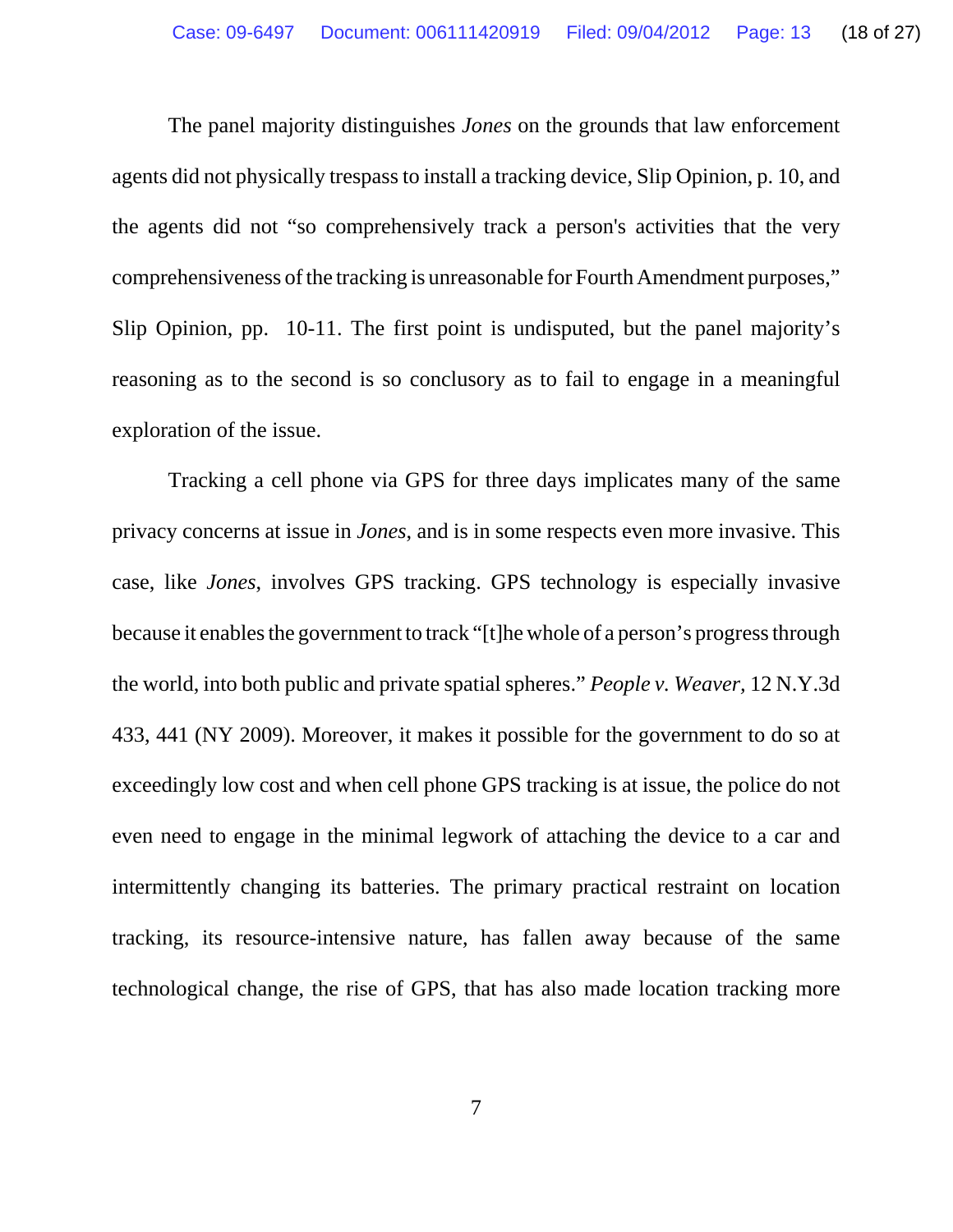invasive than ever. As a result, court supervision and appropriate legal standards are all the more critical.

The panel does not appear to have considered that tracking a cell phone is even more invasive than tracking a vehicle. While in *Jones* the police tracked the location of Jones's vehicle 24 hours a day for 28 days, they were not tracking Jones himself so comprehensively, because the vehicle was only a proxy for Jones's location some of the time. By contrast, people carry their cell phones with them in their pockets and purses wherever they go, including into their own homes. Cell phone GPS tracking enables truly comprehensive, 24/7 tracking. Had the police merely attached a GPS device to Skinner's mobile home, they would have known the location of the mobile home. But by tracking Skinner's cell phone, the agents additionally learned that Skinner was inside the mobile home and would have learned his location in any protected space in which he entered.

Moreover, the panel failed to meaningfully grapple with the question whether three days of continual tracking constitutes prolonged surveillance. To be sure, neither Justice Alito nor Justice Sotomayor drew a bright line indicating how many days surveillance can continue before it becomes "prolonged." But it does not suffice, as the panel majority did here, to cite Justice Alito's reliance on *United States v. Knotts*, 460 U.S. 276 (1983) as though it resolves the matter, for *Knotts* involved tracking for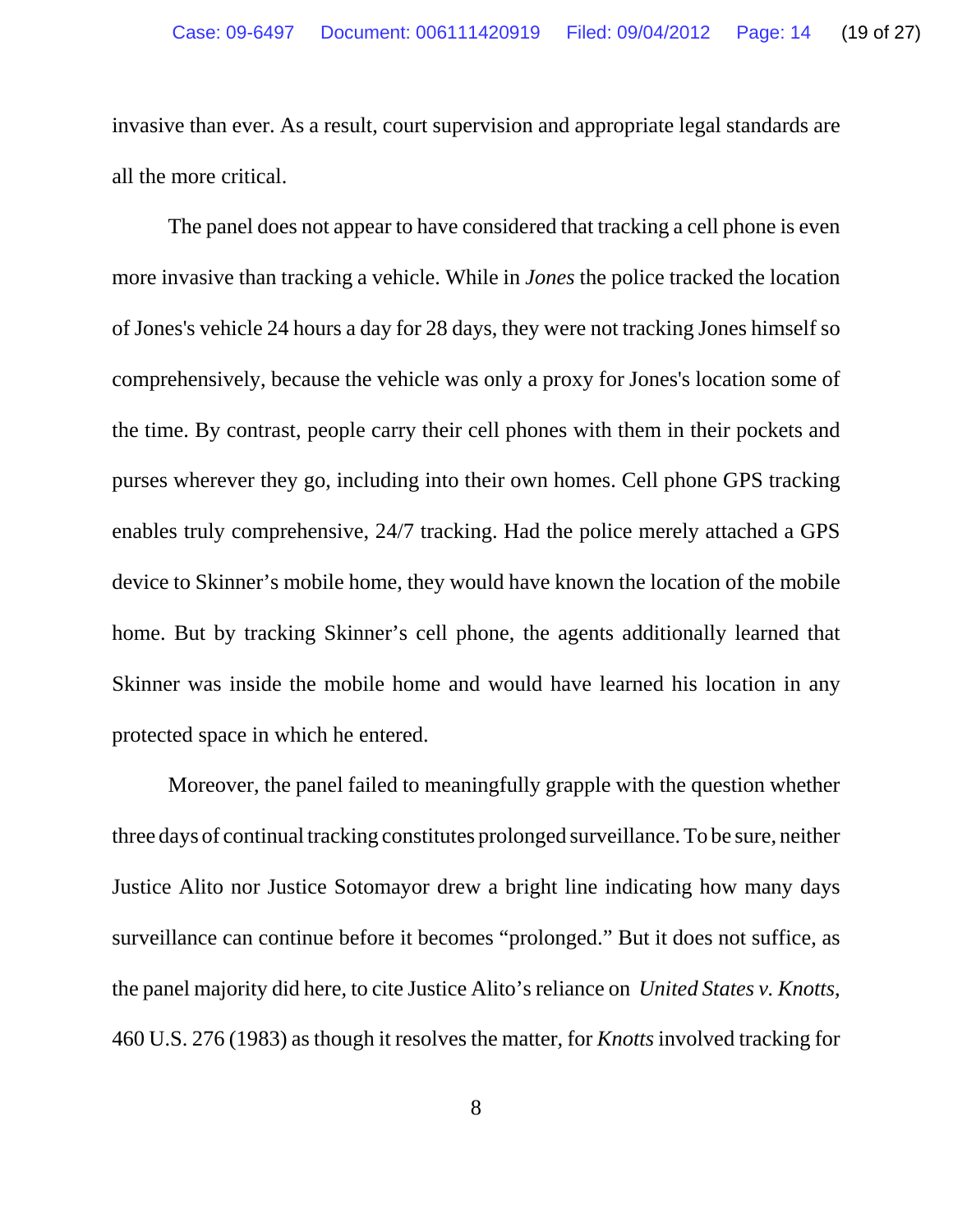a single trip that took certainly less than 24 hours and possibly lasted only a few hours. *Id.,* at 278-279.

There are good reasons, not considered by the panel, why three days of cell phone tracking should be considered "prolonged." First, this duration of surveillance is far beyond what people experience as they go about their day-to-day lives. While it is possible that in the course of ordinary life a person would be observed throughout a single short trip, the possibility that a person would be followed by another continuously for three days is beyond remote. Second, this duration of surveillance is sufficiently long that, traditionally, it would have required an extraordinary commitment of resources. As the D.C. Circuit has remarked, "[c]ontinuous human surveillance for a week would require all the time and expense of several police officers, while comparable photographic surveillance would require a net of video cameras so dense and so widespread as to catch a person's every movement, plus the manpower to piece the photographs together." *United States v. Maynard,* 615 F.3d 544, 565 (D.C. Cir. 2010). Similarly, three days of round-the-clock tracking would require the kind of high level of coordination law enforcement traditionally engaged in only in extraordinary circumstances.

Here, the investigative activity comes within the kind of privacy interests identified by Justices Alito and Sotomayor - the continuous monitoring of a personal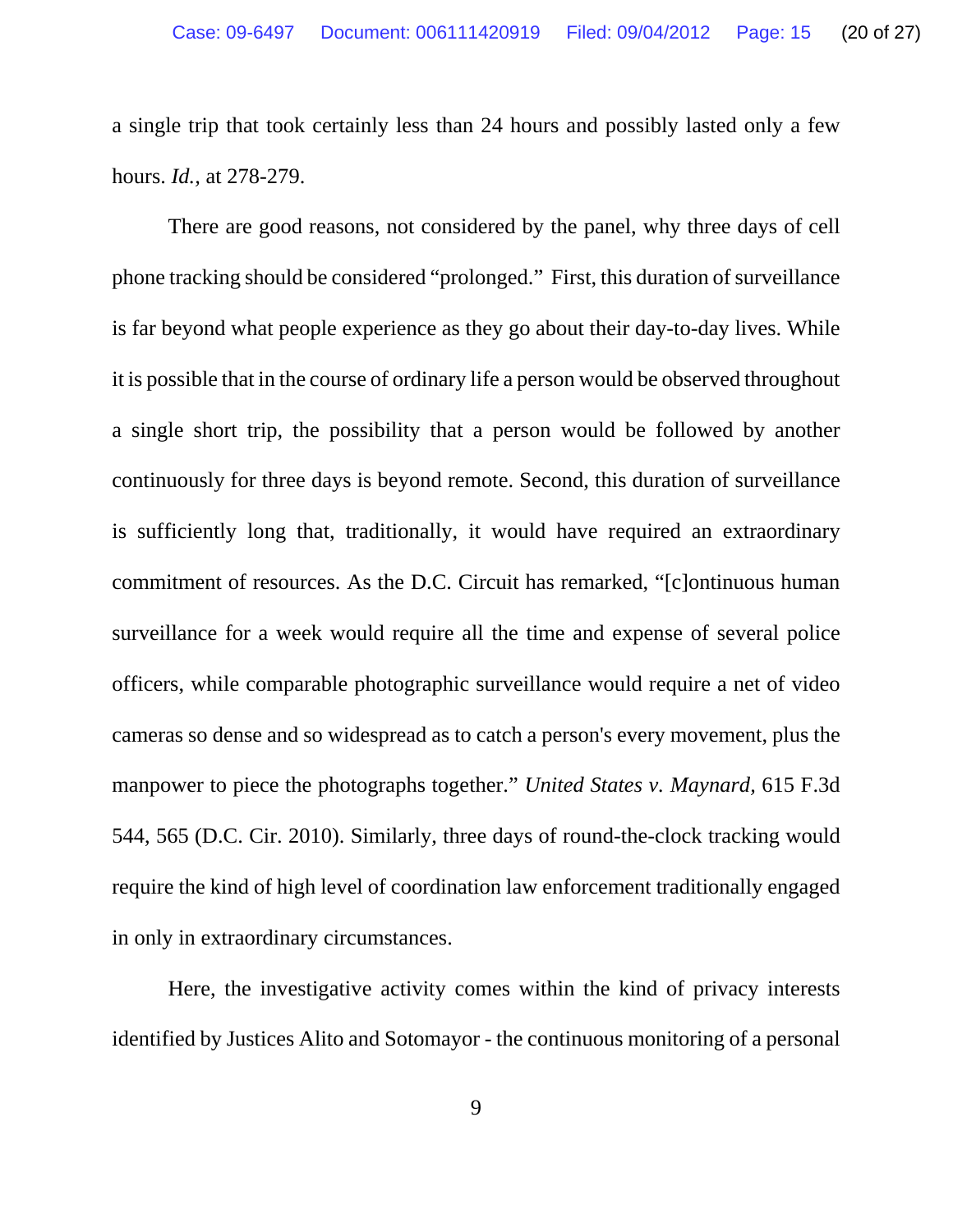device in the possession of the defendant while he traveled, slept, ate and drank, over a significant distance and a period of time. Because, to a very large extent, where one is tells so much about what one is doing, the monitoring here gave the investigators the ability, at any time over a period of several days and nights, and without judicial scrutiny or supervision, to insert themselves into the defendant's private life. As Justice Sotomayor pointed out in her concurrence in *Jones*:

In cases involving even short-term monitoring, some unique attributes of GPS surveillance relevant to the *Katz* analysis will require particular attention. GPS monitoring generates a precise, comprehensive record of a person's public movements that reflects a wealth of detail about her familial, political, professional, religious, and sexual associations.

*Id.,* at 955.

The record does not, of course, suggest that the agents' monitoring informed them of Mr. Skinner's attendance at a church, political rally, or gay bar, but just as the validity of a search does not hinge on its outcome, *Maryland v. Garrison,* 480 U.S. 79, 85 (1987), that is not the test. Rather, the point is that the continuous monitoring clearly endowed the investigators with the capacity to gather a wealth of intensely personal information about Mr. Skinner and his private life, and for that reason impinged on defendant's expectations of privacy protected by the Fourth Amendment. And, because a warrantless search or seizure is "*per se* unreasonable under the Fourth Amendment--subject only to a few specifically established and well-delineated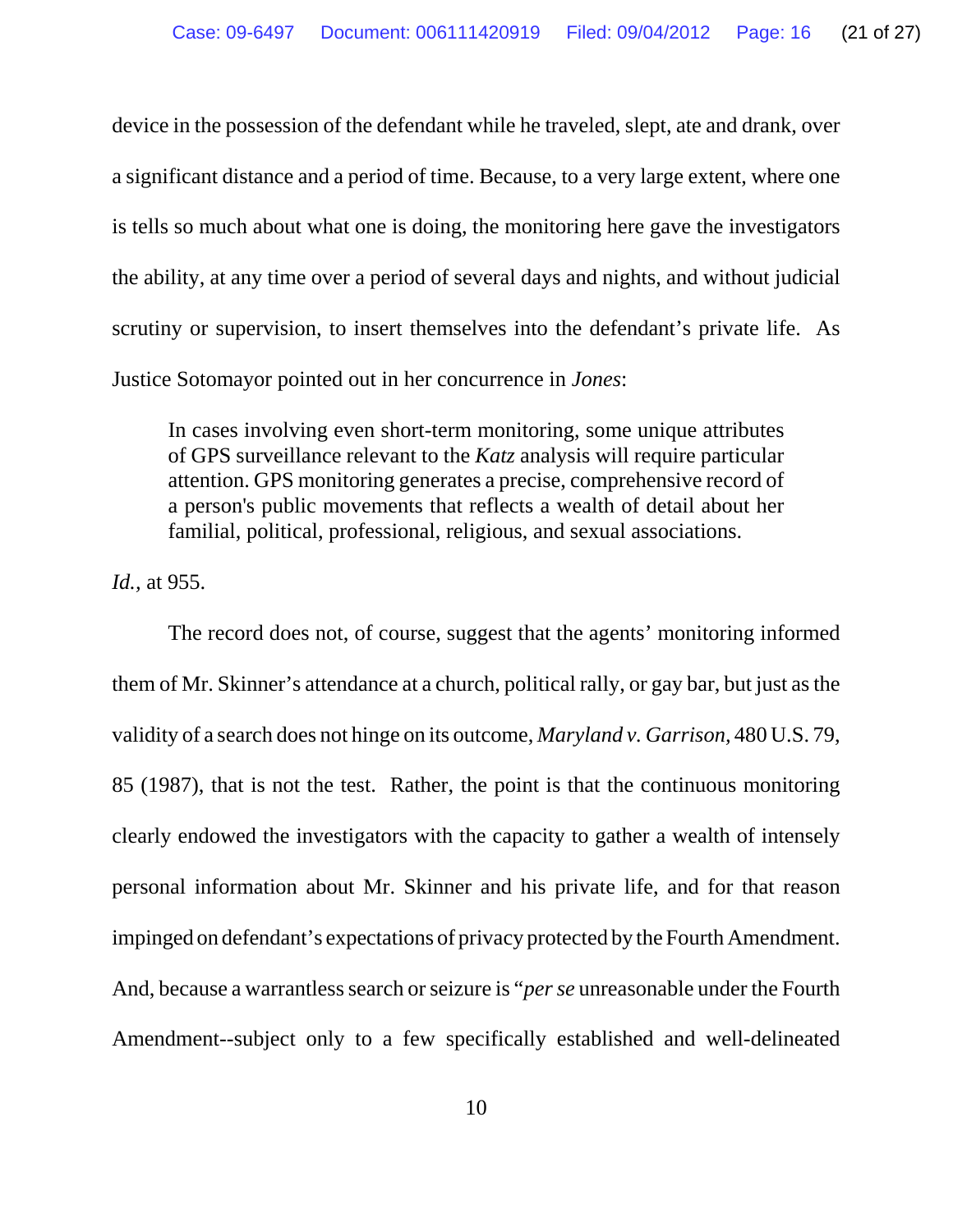exceptions," *Katz v. United States, supra*, at 357, only a proper warrant, supported by a constitutionally adequate showing of probable cause (as required by the Fourth Amendment itself), could justify those intrusions.

The panel majority's mis-reading of *Jones* may be explained in part by the fact that *Jones* was decided four days after argument was heard by the panel, and the panel opinions were written without benefit of briefing and argument regarding the impact of that decision.<sup>2</sup> Given the centrality of *Jones* to the legal landscape of modern electronic surveillance, this circumstance alone suggests the appropriateness of affording the parties, and the Court, a full and fair opportunity to address its implications.

### **The Panel Majority Relied on an Erroneous Understanding of the Facts**

The panel majority's legal conclusion is also predicated on a material misunderstanding of the technology in question. The panel suggested that Skinner has no Fourth Amendment interest in "data given off by his voluntarily procured pay-as-you-go cell phone," because a criminal is not "entitled to rely on the expected

<sup>&</sup>lt;sup>2</sup> Both parties did file letters pursuant to F.R.A. P. 28(j) regarding the decision in *Jones,* but these letters, which were subject to the 350 word limitation of the Rule and the prohibition against "additional argumentation not properly authorized under Rule 28(j), which only permits a party to advise the Court of supplemental authority under specified conditions," *Ventas, Inc. v. HCP, Inc.,* 647 F.3d 291, 329 n. 17 (6th Cir. 2011), can hardly serve as proxies for the kind of consideration which the impact of *Jones,* an issue central to the case, deserves.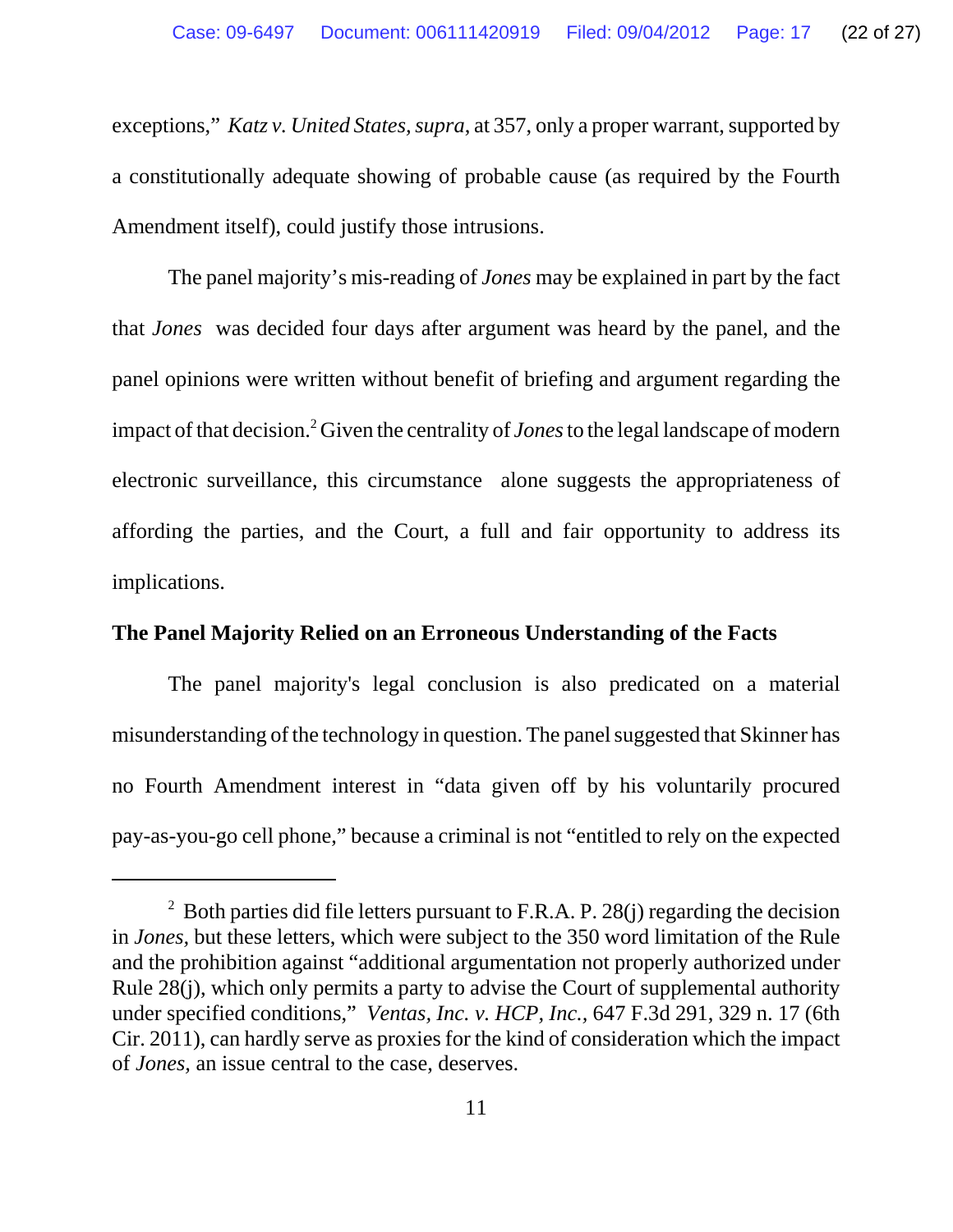untrackability of his tools," Slip Opinion, pp. 6-7. But this analysis appears to be based on a misunderstanding about how the government tracked Skinner.

The panel majority suggests that Skinner's cell phone emitted GPS data in the same inherent way in which every person emits a unique and traceable scent, Slip Opinion, p. 7, but that is not the case. The GPS data in this case was not "emitted" in the ordinary course of the phone's functioning. Although the record is somewhat unclear, the government appears to have obtained a court order requiring Skinner's mobile provider to take special steps to direct the phone to produce the requested data. *United States v. Skinner*, 2007 WL 1556596 at \* 3 n.9 (E.D.Tenn. 2007) ("Technically, the phone company does the actual pinging, but the phone company will ping a phone at the government's ordered request."); *see also* Orin S. Kerr, Looking into the Record of *United States v. Skinner*, the Sixth Circuit Phone Location Case, http://www.volokh.com/2012/08/17/looking-into-the-record-ofunitedstates-v-skinner-the-sixth-circuit-phone-location-case/, as viewed September 2, 2012.3

<sup>&</sup>lt;sup>3</sup> "Cellular service providers typically do not maintain records of the GPS coordinates of cellular telephones operating on their network, but the provider may generate such location data at any time by sending a signal directing the built-in satellite receiver in a particular cellular telephone to calculate its location and transmit the location data back to the service provider. This process, known as 'pinging,' is undetectable to the cellular telephone user." *In re Application of the United States,* \_\_\_ F.Supp.2d \_\_\_, 2011 WL 3423370, \* 5 (D.Md. Aug. 3, 2011). The record of the evidentiary hearing conducted on the defendant's Motion to Suppress in the district court makes clear that it was through the process of "pinging that the investigators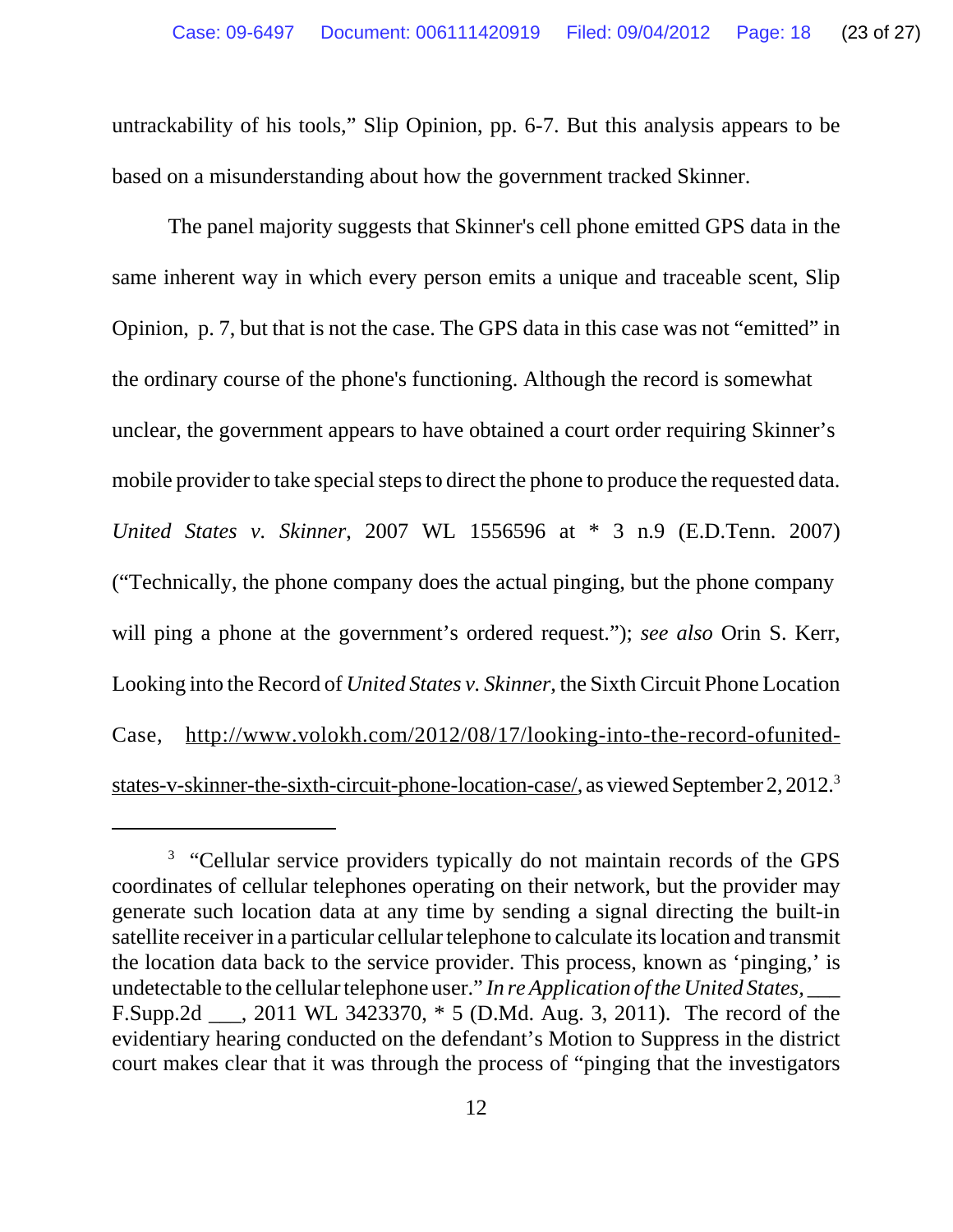Particularly because Skinner's cell phone would not have transmitted GPS data but for the government's request, this case is properly analyzed under the Supreme Court's tracking devices cases and not under cases addressing third party business records. Slip Opinion, p. 8 (citing *Smith v. Maryland,* 442 U.S. 735 (1979) (holding that individuals have no reasonable expectation of privacy in the telephone numbers they dial because those numbers are voluntarily conveyed to phone companies and comprise the business records of phone companies)). While it would have been necessary to address the business records exception in the far more common scenario of the government seeking access to stored, historical cell site location records, this case presents the comparatively rare scenario in which the government procured an order compelling Skinner's mobile carrier to general precise, GPS location data in real time.

Building on this faulty factual premise, the panel concluded that because Skinner's phone "emit[ted]" location data, he could not have a Fourth Amendment interest in this data. Slip Opinion, p. 7. This is a second legal error that requires correction.

acquired the location data at issue. *See, e.g.,* R.E. 71*,* Transcript of Evidentiary Hearing, February 13, 2007, pp. 80, 222 PageId #'s 108 and 250.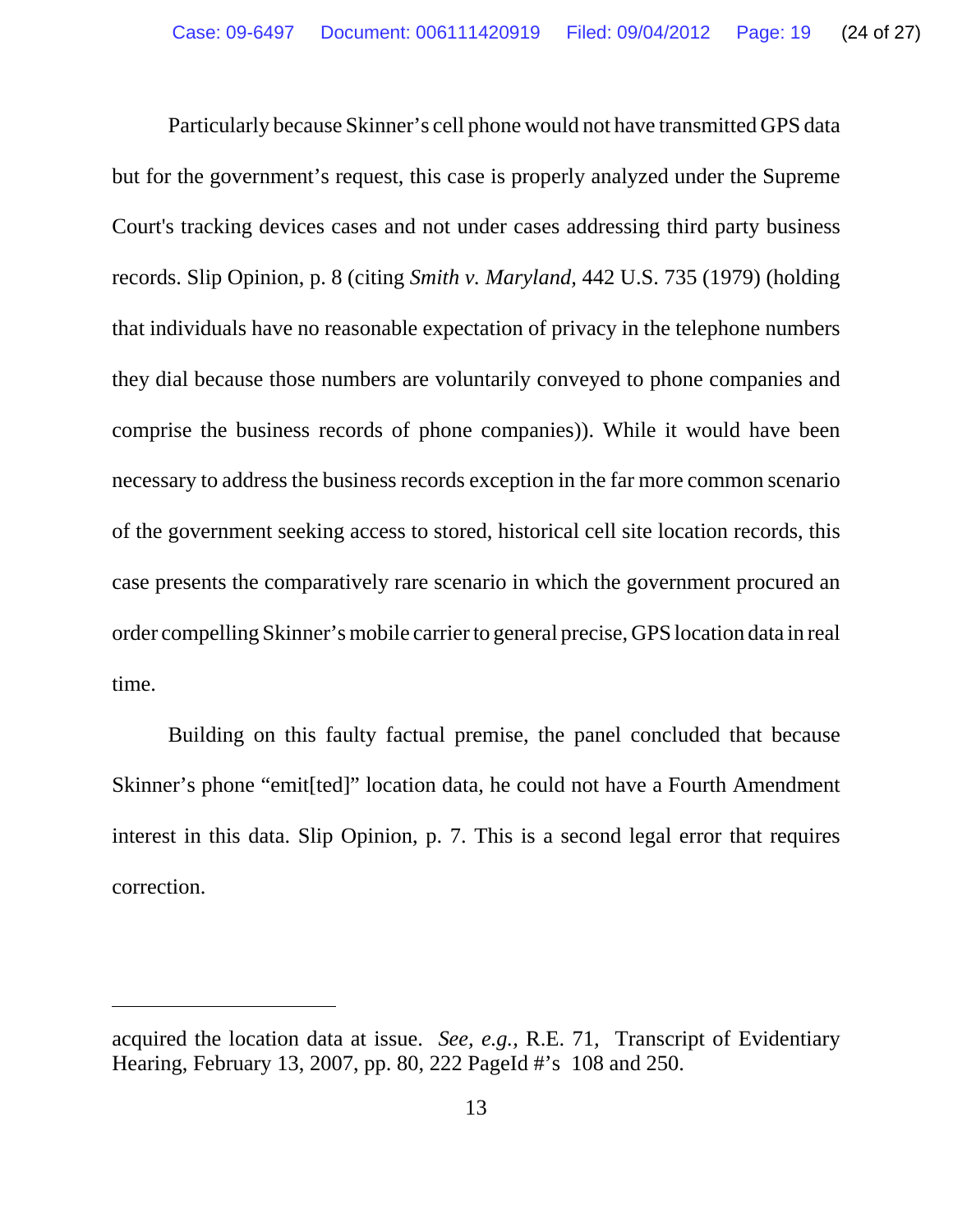That a person's property emits information that is technologically capable of being ascertained by law enforcement agents is not enough to extinguish any Fourth Amendment interest in that information. Otherwise, the Supreme Court could not have concluded in *Kyllo v. United States,* 533 U.S. 27, 29 (2001) that "the use of a thermal-imaging device aimed at a private home from a public street to detect relative amounts of heat within the home constitutes a 'search' within the meaning of the Fourth Amendment." In *Kyllo*, the government had argued that "the thermal imaging must be upheld because it detected 'only heat radiating from the external surface of the house,'" *id*. at 35 (quoting Br. of United States at 26) – which is exactly parallel to the panel majority's reasoning that GPS tracking is not a search because it detects only "GPS location information emitted from [Skinner's] cell phone." Slip Opinion, p. 5. The Court in *Kyllo* rejected this technologically-determinist approach and applied the reasonable expectation of privacy test, and it concluded that because individuals have such an expectation in the interior of their homes, the thermal imaging in *Kyllo* was a search. *Id.,* at 34-35.

### **CONCLUSION**

Because of the inconsistency between the panel majority's decision with the principles articulated in *United States v. Jones, supra,* because of the importance of the question presented to the emerging jurisprudence of electronic surveillance, and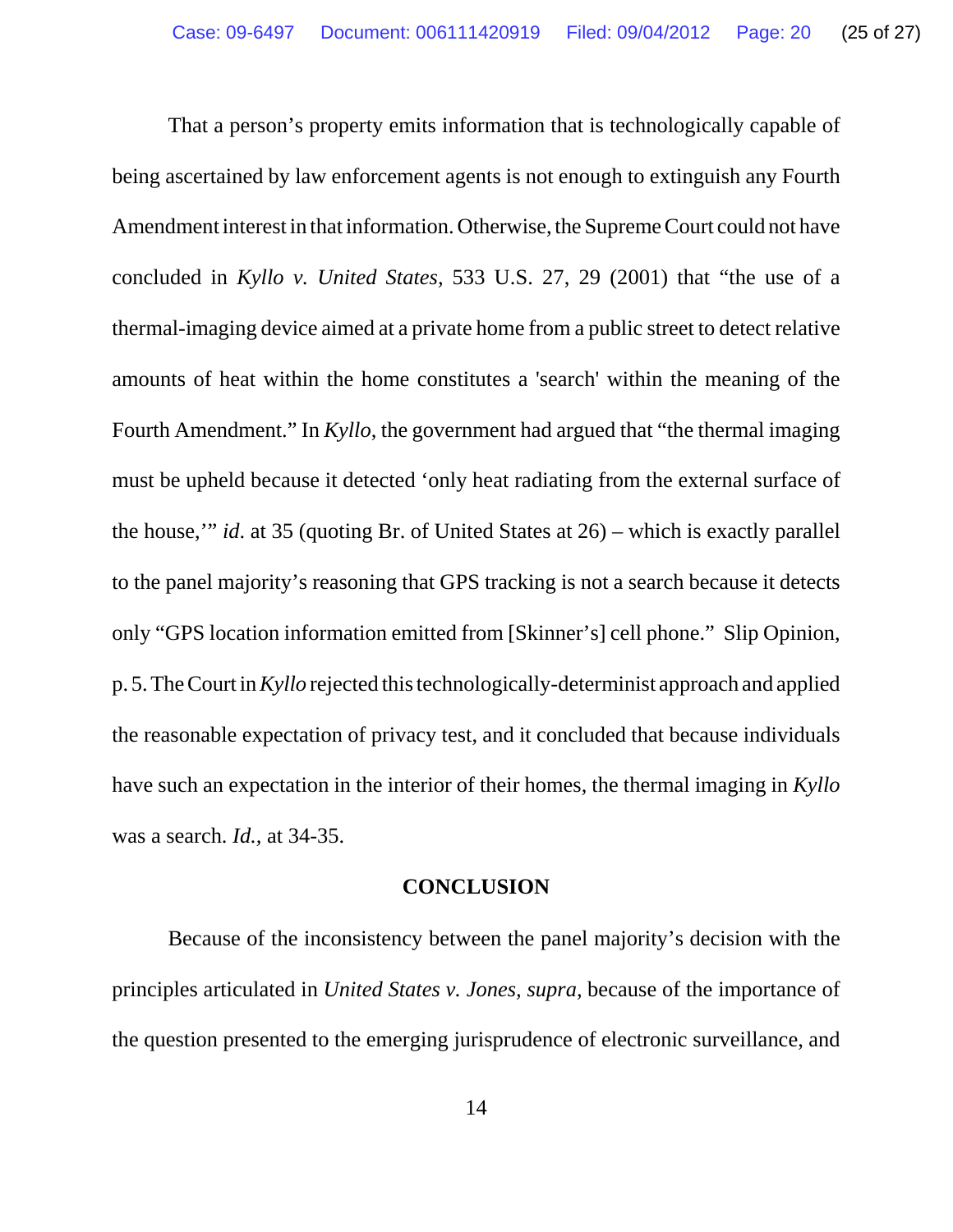because of the importance of the question presented to the emerging jurisprudence of electronic surveillance, the Court should grant rehearing *en banc,* and, on plenary review, reverse the district court's denial of the defendant's motion to suppress, as well as his conviction and sentence.

Respectfully submitted,

s/N. C. Deday LaRene LARENE & KRIGER, P.L.C. 1717 Penobscot Building Detroit, Michigan 48226 (313) 967-0100

s/Catherine Crump ACLU FOUNDATION 125 Broad Street, 18th Floor, New York, NY 10004 212-549-2500

s/Michael J. Steinberg ACLU FUND OF MICHIGAN 2966 Woodward Avenue Detroit, MI 48201 313-578-6814

s/ Catherine Crump ACLU OF TENNESSEE P.O. Box 120160 Nashville, TN 37212 (615) 320-7142

DATED: September 4, 2012

s/Gregory T. Nojeim CENTER FOR DEMOCRACY & **TECHNOLOGY** 1634 Eye St., NW, Ste. 1100 Washington, D.C. 20006 (202) 407-8833

s/Hanni Fakhoury s/ Marcia Hoffman ELECTRONIC FRONTIER FOUNDATION 454 Shotwell Street San Francisco, CA 94110 (415) 436-9333

s/Marc Rotenberg s/Alan Butler ELECTRONIC PRIVACY INFORMATION **CENTER** 1718 Connecticut Ave., NW, # 200 Washington, DC 20009 (202) 483-11